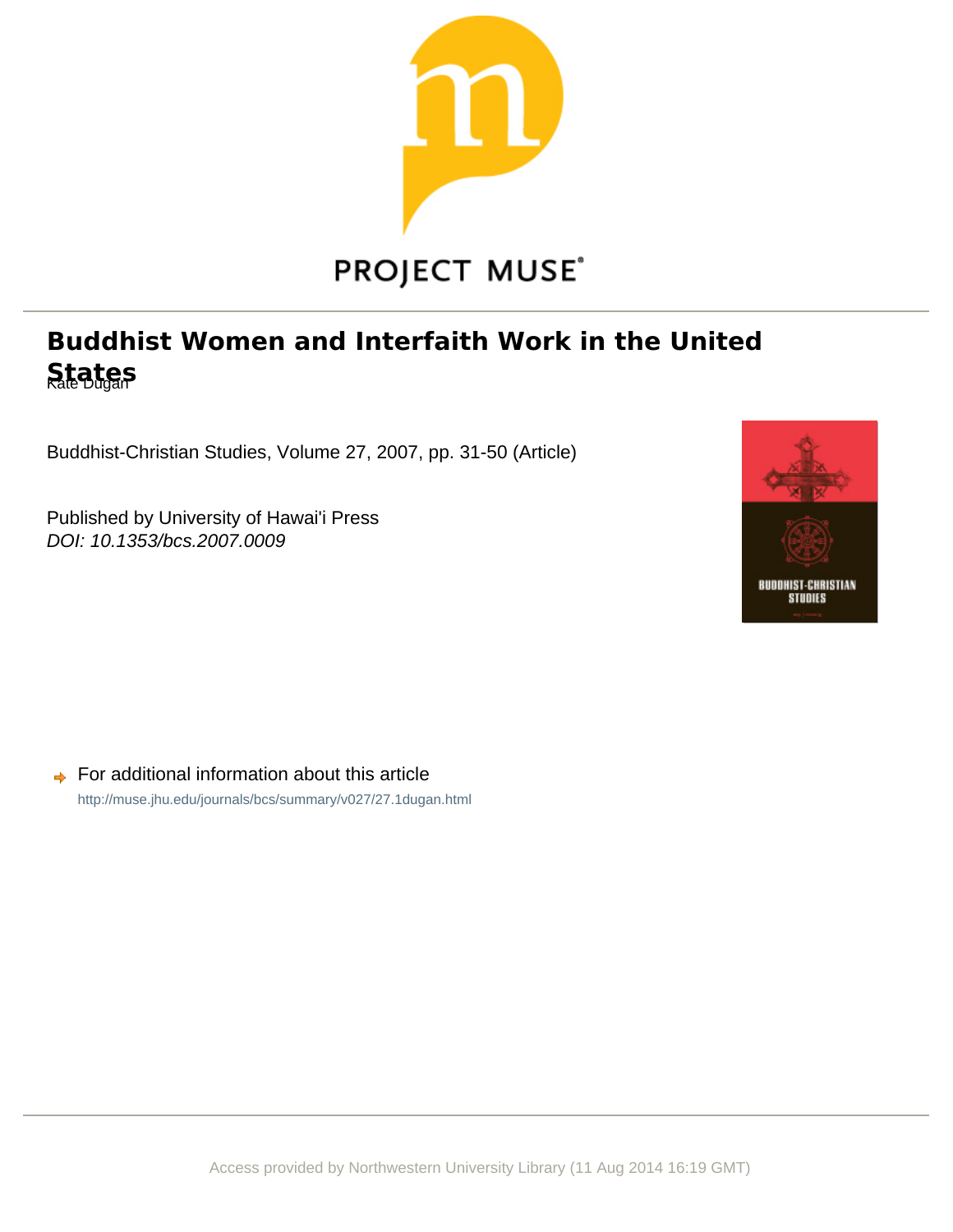## Buddhist Women and Interfaith Work in the United States

## Kate Dugan

The Pluralism Project at Harvard Divinity School

Women from a wide array of backgrounds and interest areas continue to shape the face of Buddhism in the United States—from women who encountered Buddhism during the women's movement in the 1960s to ordained women founding temples for large immigrant populations; from women carving out a space for Buddhism in colleges and universities to Buddhist women engaged in interfaith dialogue and working in interreligious settings. As Buddhist scholar Rita Gross notes, the experiences of women in Buddhism in the United States are wide and varied.<sup>1</sup>

Increasingly, whether they are ordained Buddhist nuns or are Buddhist activists, women in the United States are engaging with questions of interfaith conversations within this multireligious nation. Around the country, Buddhist nuns dialogue with their Catholic counterparts. In local communities, Buddhist women assume leadership roles in interfaith groups. Behind prison walls, women offer Buddhist meditation instruction. Some women introduce tenets of Buddhism to their communities, while others promote justice with people from various faith traditions. On college campuses, Buddhist women work as chaplains and women Buddhologists integrate Buddhism and interfaith dialogue into their academic interests. This article aims to explore several snapshots of Buddhist women engaged in interfaith dialogue and working as Buddhists in interreligious settings; it is not intended to provide all-inclusive coverage of the many and diverse women in Buddhism in the United States engaged with an increasingly religiously diverse country.2

## historical glance: buddhist women and interfaith dialogue in THE UNITED STATES

Rita Gross suggests that women in the United States began practicing Buddhism in the 1960s and 1970s because ''the basic teachings [of Buddhism] were gender-free and gender-neutral, and many found the practice of meditation . . . intensely liberating.''3 Yet, the history of Buddhism is dominated by patriarchal structures and male-centered liturgical and ordination practices. As Bud-

Buddhist-Christian Studies 27 (2007). © by the Pluralism Project at Harvard University. Reprinted by permission.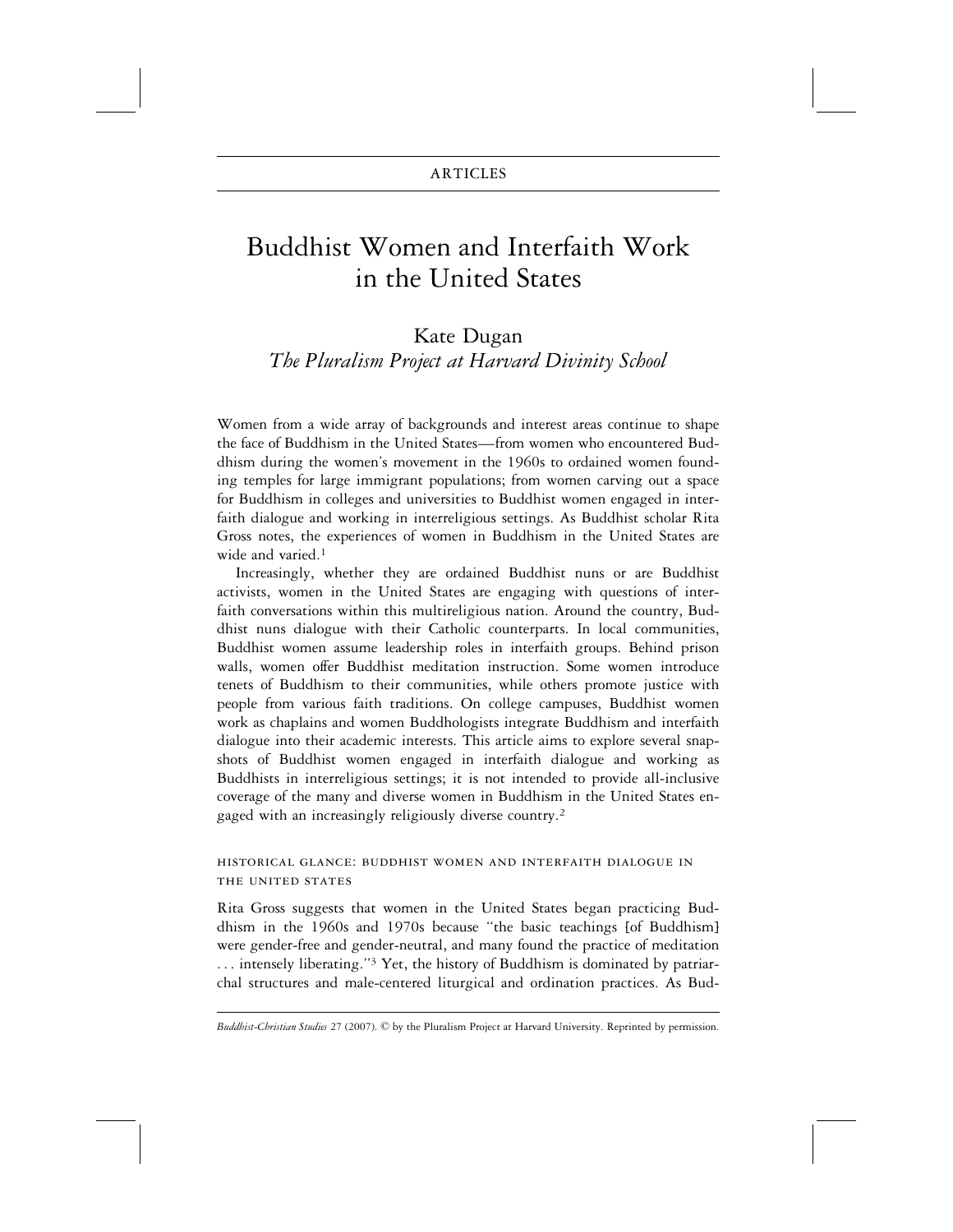dhism grew American roots, women found that ''deeper explorations into the traditional texts revealed misogynistic passages as well as a strong overall tendency to favor men over women in matters of study and practice.''4 No longer certain that Buddhism was any less fettered by patriarchy than other traditions, uneasiness bubbled within the experiences of Buddhist women.

In the early 1980s, Cambridge Buddhist Association member Suzie Bowman noted the similarities among women's experiences of American Buddhism including struggles of motherhood in a tradition that emphasizes the quiet of meditation halls and an alarming number of stories about abusive male teachers. In 1983, Bowman and the Providence Zen Center hosted a conference called ''The Feminine in Buddhism''; seventy women attended. A two-day conference, with 120 participants, followed in 1984. In 1985, they hosted a three-day gathering.5

These inspired budding Buddhist Sandy Boucher to take to the road to understand Buddhism in women's lives. She interviewed more than one hundred Buddhist women in their homes, workplaces, sangha. In Turning the Wheel: American Women Creating the New Buddhism, Boucher paints portraits of women in Buddhism in the United States in the mid 1980s—immigrant women from Asia who transplanted their Buddhism, white women who discovered Buddhism in tandem with feminism, women of color who encountered a white-dominated Buddhism. In these women's experiences, she suggests, is American Buddhism with "the possibility for the creation of a religion fully inclusive of women's realities.''6

Against this background, Rita Gross was blazing a trail for Buddhist women in interfaith dialogue. In 1980, an eager Gross attended the first International Buddhist-Christian Dialogue conference. She presented ideas that, twenty years later she says, encompassed ''everything to which I have devoted my scholarly attention: . . . feminism, non-Christian religions, accurate information about world religions, Buddhism, Buddhism and feminism, interreligious interchange, even theology of religion.''7 After this first splash, Rita Gross attended the 1984 International Buddhist-Christian Theological Encounter—the only woman in attendance.8 The organizers were eager to have more women participate; so was Gross. After that conference, she made her further involvement contingent upon more women's involvement. Because of this insistence, members did, and continue to, work toward equal gender representation.9 In 1992, Gross explained, from a personal perspective, the potential of interfaith work and set the tone of her commitment to dialogue—a commitment that encourages other Buddhist women to engage: ''My involvement in Buddhist-Christian dialogue grows out of my longing to encounter Christianity positively as well as lend my energies to the emergence of a Christianity that articulates the prophetic voice without exclusive truth claims. That motivation was very clear to me . . . when I first attended a conference on Buddhist-Christian Dialogue, and it has remained with me ever since.''10

Another one of the first formal Buddhist-Christian dialogues was held at the Naropa Institute in 1981. The theme of this first meeting, with two hundred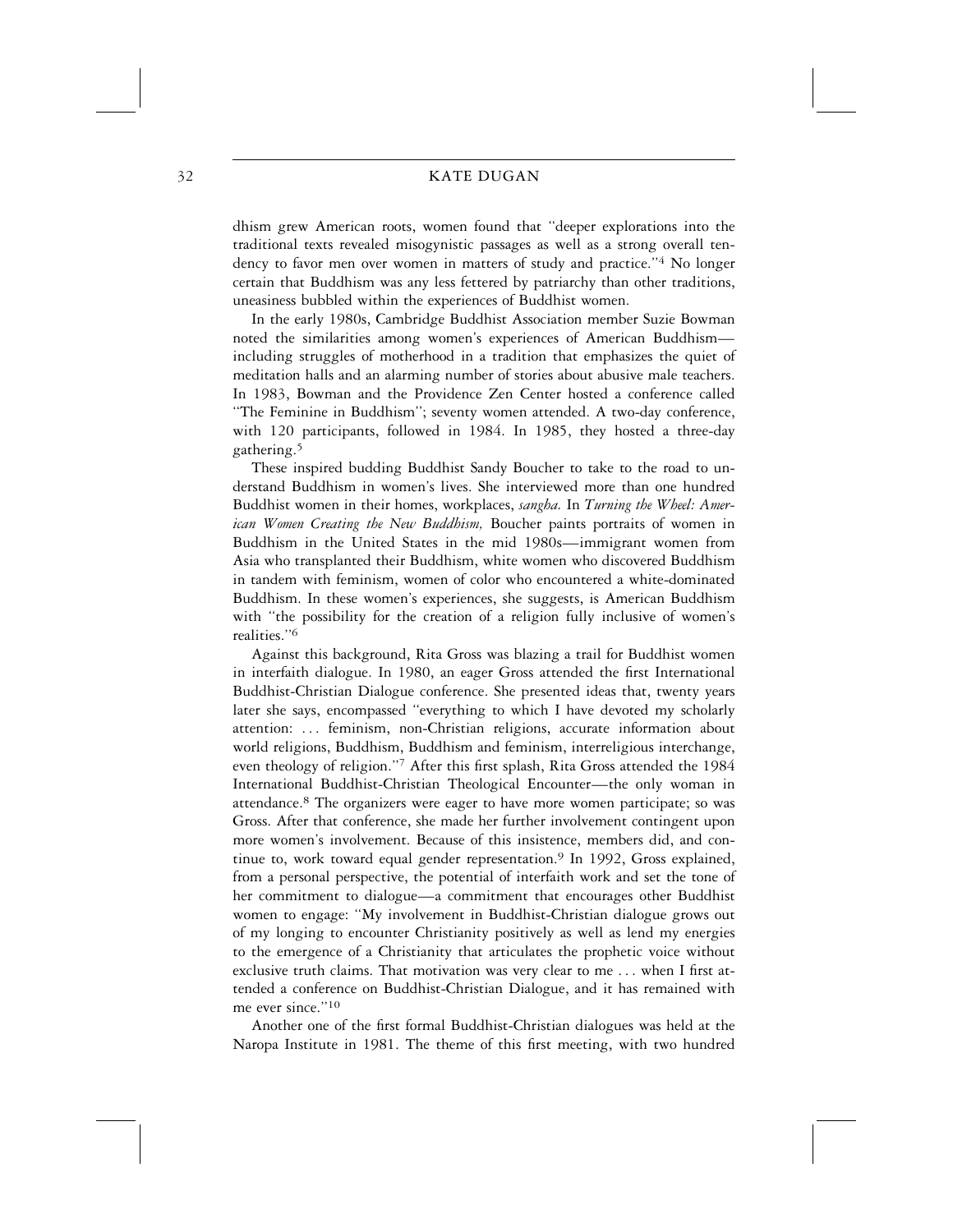attendees, was ''meditation.'' This topic, attendee Daniel O'Hanlon, SJ, suggests, "was solid ground for dialogue and mutual enrichment."<sup>11</sup> Speaking of Silence, the printed account of these early years of Naropa Institute's interfaith efforts, includes only one Buddhist woman's voice ( Judith Lief, then dean of Naropa Institute). Whereas editor Susan Walker notes that the book necessarily omits much of the happenings of these events,  $^{12}$  perhaps Lief's singularity emphasizes the significance of the important role that Naropa Institute Religious Studies professor Judith Simmer-Brown now plays in these gatherings. The work of Gross and Simmer-Brown in interfaith dialogue in academia is explored further below.

Interfaith work and dialogue continue to gain attention in Buddhist women's circles. In April 2005, Smith College professors Susanne Mrozik and Peter Gregory organized ''Women Practicing Buddhism: American Experiences.'' Gregory said the conference was ''a celebration of how women are changing Buddhism . . . as well as a kind of exploration of issues that women as Buddhists face.''13 Engaging interfaith themes, Rev. Andrea Ayvazian led a workshop on ''Interfaith Identities,'' in which she and participants discussed what it means to live a hyphenated religious identity—Jewish-Buddhist, Buddhist-Christian, and so on. They ''shar[ed] where and how . . . different practices overlap, complement each other, or create dissonance . . . and explore[d] the ways . . . Buddhism informs and influences our own faith journeys.''14

In March 2006, the Buddhist Council of the Midwest and DePaul University sponsored ''Buddhist Women's Conference: Women Living the Dharma.'' This conference covered a range of topics, including interfaith dialogue.15 Two panelists—a Buddhist nun and a Catholic nun—discussed twenty-first-century monasticism. Additionally, Buddhist, Native American, Muslim, Pagan, and Sikh women talked about ''Women in Today's Religious Traditions.''16

American women are on the forefront of the Sakyadhita International Association for Buddhist Women (Sakyadhita means "daughters of the Buddha"17); Karma Lekshe Tsomo, a fully ordained nun in the Tibetan lineage, is the founder and current president. This organization's commitments include interreligious dialogue: ''Interfaith gatherings, networking and research have been a key element of Sakyadhita activities. Many members, supporters and presenters at conferences and retreats have come from Jewish, Christian and Hindu backgrounds.''18 At Sakyadhita's 2004 conference, attendees discussed ''Interfaith Understanding, Inter-Buddhist Understanding.''19

Interfaith dialogue is also bubbling up on the collective radar screen of popular American Buddhism and in the lives of Buddhist women—evidenced by Turning Wheel: A Buddhist Review. The Summer 2006 issue's theme was ''Interfaith Dialogue and Action'' between Buddhists, Muslims, Christians, and Jews. In her editorial introduction, Susan Moon set the tone in clear terms: ''People should be tolerant about religion, don't you agree? Let's wipe out religious intolerance! . . . Let's try interfaith dialogue. Talking to each other can dismantle much of the fear we have about other people's religions, and enable us to build bridges instead of walls.''20 What follows are snapshots of Buddhist women fol-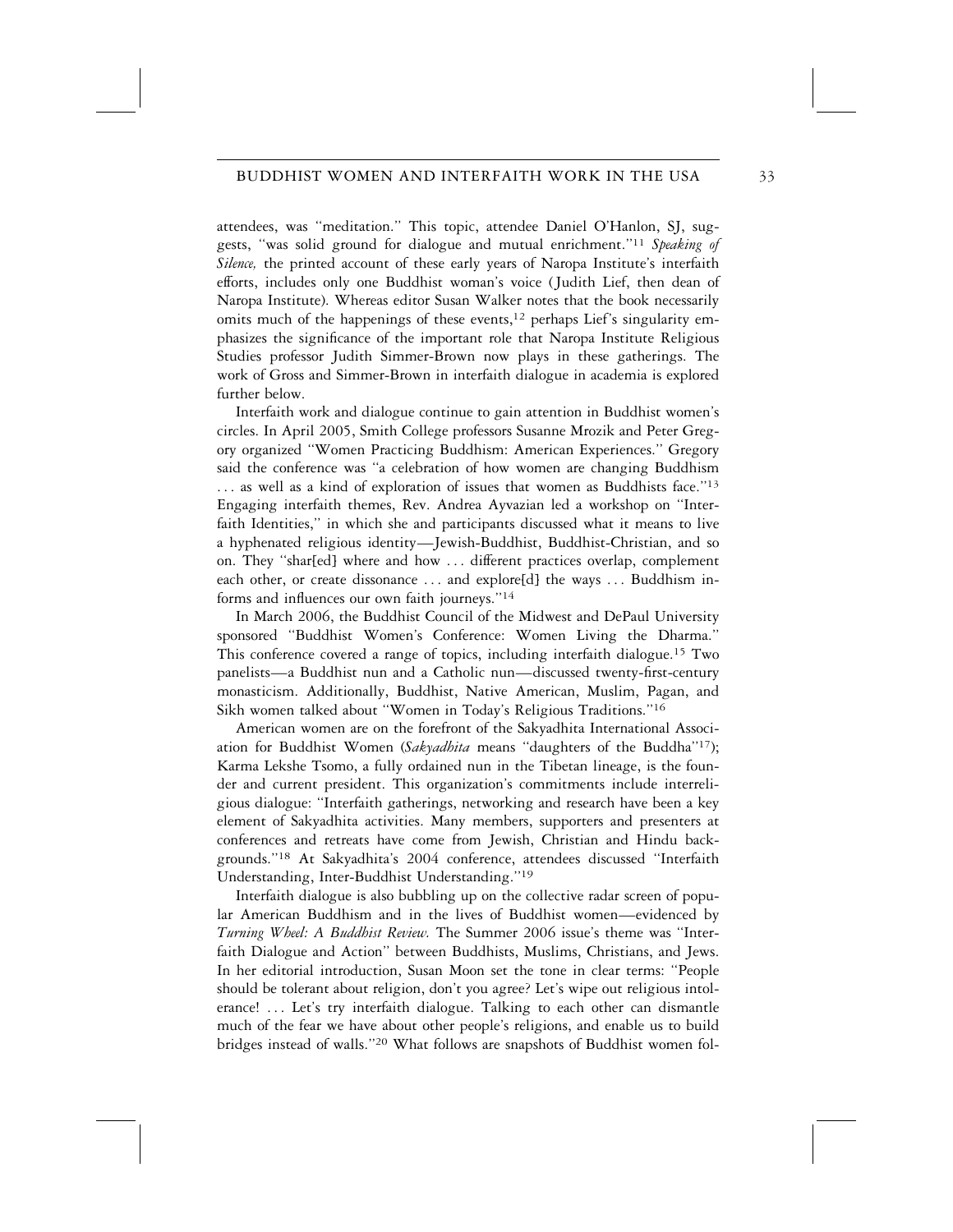lowing Moon's directive—engaging in creative approaches to interfaith dialogue and working interreligious settings.

#### buddhist nuns and interfaith dialogue

Between the 1960s and today, women in American Buddhism have, according to Richard Seager, ''become a major force as practitioners and as teachers, intellectuals, and leaders.''21 The prominent role of women teachers and nuns in American Buddhism is becoming one of its defining characteristics. The exact numbers of ordained Buddhist women in the United States is difficult to ascertain; Karma Lekshe Tsomo suggests ''several hundred Buddhist nuns currently live in the United States.''22 In the summer of 2006, a handful of those nuns met at the Twelfth Annual Gathering of Western Buddhist Monastics, originally conceived by a group of Western nuns of the Tibetan tradition. Here, monastic men and women meet to ''share their practices and experiences, joys and sorrows.''23 The variety of backgrounds of the women on the participant list of the 2005 gathering—women from fifteen different lineages—illuminates the diversity among Buddhist nuns in the United States.

This diversity is reflected in the wide scope of the work of ordained women in interfaith work. This section explores several examples of the work of Buddhist nuns in the United States engaging in an increasingly religiously pluralistic country. For example, Rev. Sik Kuan Yen, a nun originally from Hong Kong, founded the Thousand Buddha Temple in Quincy, Massachusetts, in the late 1980s. After noting a lack of religious space for Cantonese-speaking Pure Land Buddhists, she began offering services from a small house. After six years, she led the community in building a temple—a process that, Kuan Yen admits, was sometimes complicated because she, and not a man, was leading the project. She persisted, in part, because of her firm belief that the Buddha's teachings do not discriminate between men and women. Today, she and four other nuns run the daily operations of this temple, including a membership of 1,600 families the second largest Chinese Buddhist temple in New England.

Kuan Yen is working to be a part of interreligious activities in her area. Since September 11, 2001, she has participated in interfaith forums and helped organize multireligious prayer groups. Additionally, she has given presentations about Buddhism at local churches. In turn, she has invited members of churches to visit the temple. She believes that all religions work for the good of society on the whole and that interreligious cooperation is important. Though Kuan Yen, whose primary language is Cantonese, is interested in continued participation in interreligious exchanges, the language barrier is a major obstacle to further work like this.24

September 11, 2001, spurred interfaith urges in women across the country. The Venerable Yifa, a Buddhist nun originally from Taiwan, is no exception. When she heard about the World Trade Center, she emailed her friends: '''Don't hate them.' Because I feel that if you start to hate them, I think you are not free,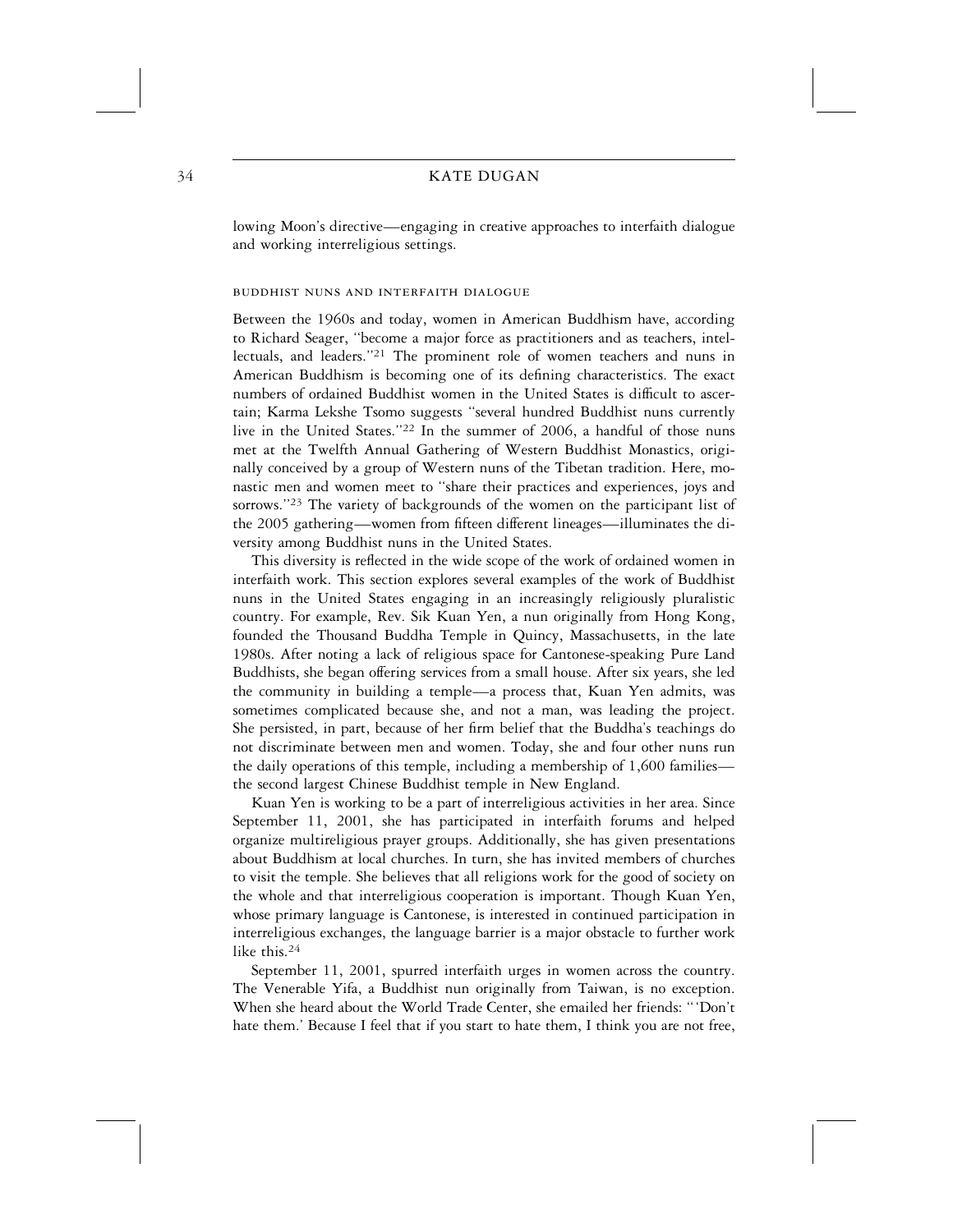because your mind will be trapped by the hatred."<sup>25</sup> In Safeguarding the Heart: A Buddhist Response to Suffering and September 11, Yifa offers a series of Buddhist reflections on September 11. Encouraging interfaith work as a reaction to this event is an important backdrop of her commentary: ''Communication and dialogue among members of different religious frameworks is a major step toward the overcoming of artificial boundaries . . . and prejudices within us . . . we need to respect each other's faiths.''26 This is the spirit one Buddhist nun brings to her interfaith work and ongoing interreligious dialogues.

Outside the small town of Lincoln, Vermont, Abbess Khenmo Drolmo is in the process of opening the first Tibetan Buddhist Nunnery in the United States: Vajra Dakini Nunnery. Drolmo's work is motivated by a desire to make the teachings of women accessible to women today and in the future. Drolmo suggests that the role of women teachers in Buddhism is at a historical moment: ''I often think of my mom who would never have gone outside of the Catholic priest in seeking spiritual guidance. And now we have women offering that guidance like never before. And there is broader acceptance of women's authority and the potential of women's communities to be supported. . . . This is an open moment in history.... We have ... capable women teachers."27

In March 2006, Drolmo was on a panel at the Buddhist Women's Conference in Illinois with Sr. Suzanne Zuercher, a Catholic woman and member of the Benedictine Sisters of Chicago. Together, these two religiously professed women discussed these questions: What motivates women to become nuns in the twenty-first century? How are women creating community, sharing spiritual lives, and revitalizing ancient systems? How are lay and monastic women working together? What are the current obstacles to maintaining the legacy of nuns' communities and establishing the appropriate role for women in each religious tradition?28

Women reaching across religious boundaries via their religious vows is a growing trend. In 2000, Bhikshuni Thubten Chodron, an ordained Buddhist nun in the Tibetan lineage and founder of Sravasti Abbey in Washington State, edited the book *Interfaith Insights*. In her introduction, Chodron suggests that ''from a Buddhist viewpoint, the multiplicity of religions is necessary and desirable. . . . Because people have different inclinations and attitudes, a variety of religions is necessary to ensure that each person can find one that serves him or her best.''29 The book goes on to record a conversation between Chodron and Sr. Donald Corcoran, a Camaldolese Benedictine nun. The two women discuss their lives as monastics, their approaches to spirituality, and the role of women in their traditions. This exchange serves as a model for how Chodron believes interreligious dialogue should and can be: a conversation that ''occurs in an atmosphere of mutual respect and genuine interest. It is a sharing of spirituality that inspires all parties.''30

Drolmo's panel discussion and Chodron's book both reverberate in the work of Buddhist and Catholic nuns to start an interfaith dialogue series called ''Nuns in the West.'' Following is a brief overview of the historical context. In 1996, in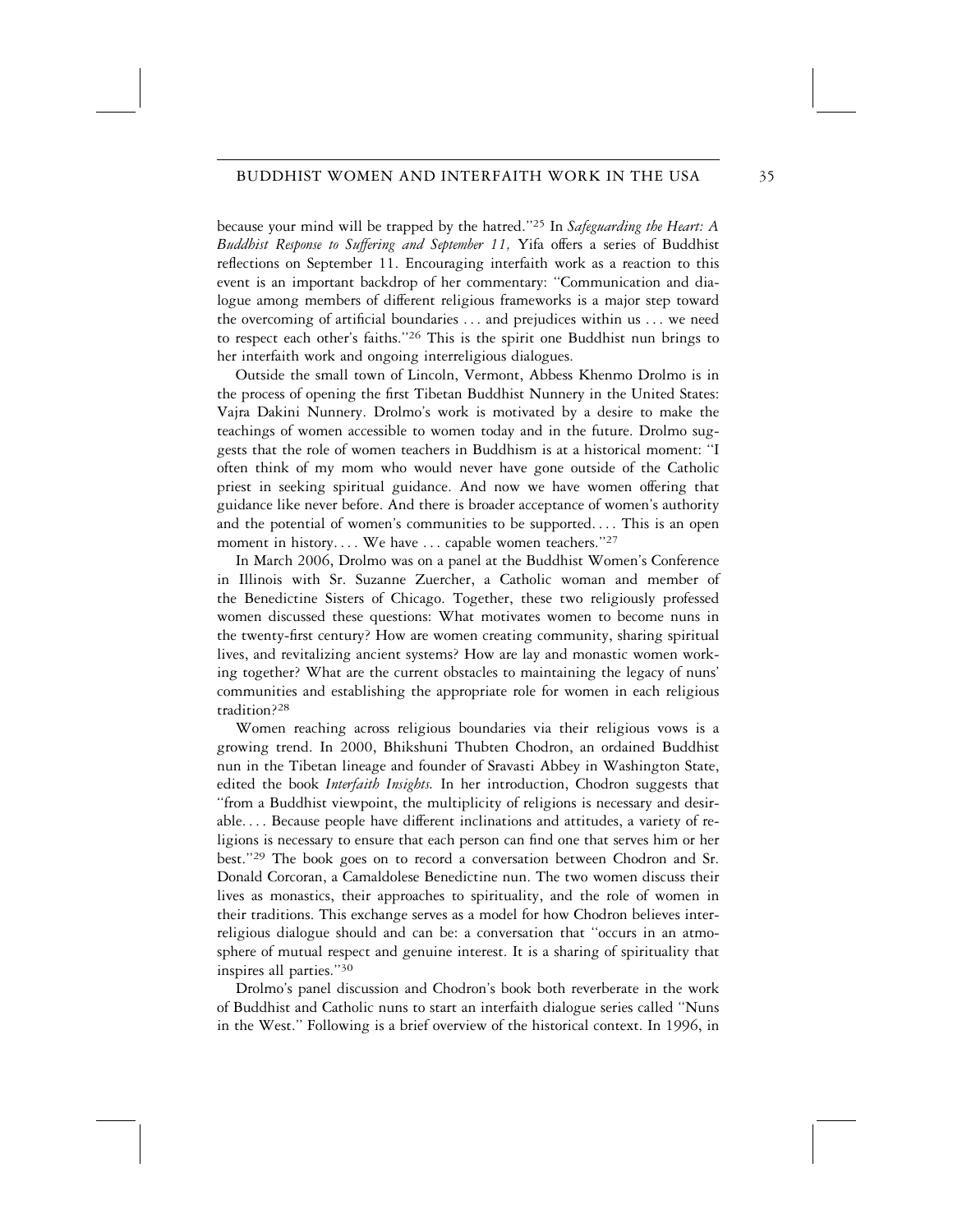the spirit of the exchanges between the Dalai Lama and Trappist monk Thomas Merton, the Monastic Interreligious Dialogue (MID), a group of Catholic monastic men and women committed to interfaith dialogue, hosted the First Gethsemani Encounter—a gathering of Buddhist and Christian monastics.<sup>31</sup> Out of this meeting emerged the 2001 book *Benedict's Dharma*, wherein four Buddhists (two women, two men) reflect on the Rule of St. Benedict and what it means for Buddhism in the United States. In response to this book's conference and at the Second Gethsemani Encounter, the nuns began to wonder what it would mean to meet without the men: ''What,'' they asked, ''can the two groups learn from each other?"<sup>32</sup> In 2003, Yifa hosted the first Nuns in the West dialogue at Hsi Lai Temple in California.

Participation in this first gathering was limited to thirty nuns, and the group met without formal papers or formal agenda. The women discussed contemplative life and its balance with the active life, compared different ways of being nuns, and left the gathering committed to continuing dialogue with two other nuns. Reflecting on the meeting, Sr. Mary Margaret Funk, a Catholic Benedictine nun, knows that the issues discussed were important, but feels they were ''secondary to the dynamism of 'being together.' I, for one, tasted the deepest level of dialogue that certainly was communion. My memory of that wonderful sharing has quickened my joy at being a nun."<sup>33</sup>

The group reconvened at Hsi Lai Temple for Nuns in the West II in May 2005. Just over twenty-five women gathered to discuss the practices of meditation, mindfulness, the use of dialogue as a way to achieve world peace, the balance between contemplative practice and compassionate service, and the exercise of authority.34 One participant called the gathering ''a dance.''35 Chodron, also a Nuns in the West participant, reflected on the process of finding themes of similarity and disjunct at these gatherings:

One dialogue I found particularly interesting was the topic of justice. I'd never heard any mention of this word during my many years of Buddhist study and was personally confounded by the multiple meanings it seems to have today. Politicians take ''justice'' to mean punishment and sometimes use the word as a euphemism for revenge and aggression. The Catholic nuns, on the other hand, use the word very differently: to them it indicates action that remedies poverty, human rights abuse, racism, and other inequalities. As Buddhists, we support these latter aims, but we would use the term ''compassionate action'' to describe our efforts to improve the world and the lives of the individuals in it.36

Media were excluded from both meetings, but after Nuns in the West I, sociologists Courtney Bender and Wendy Cadge interviewed thirteen Catholic participants and nine Buddhist participants. In a preliminary publication, the two commented on their observations: ''As we listened to Buddhist and Catholic women religious reflect on [balancing meditation with action in the world], we were struck by how their answers suggested ways that both groups are thinking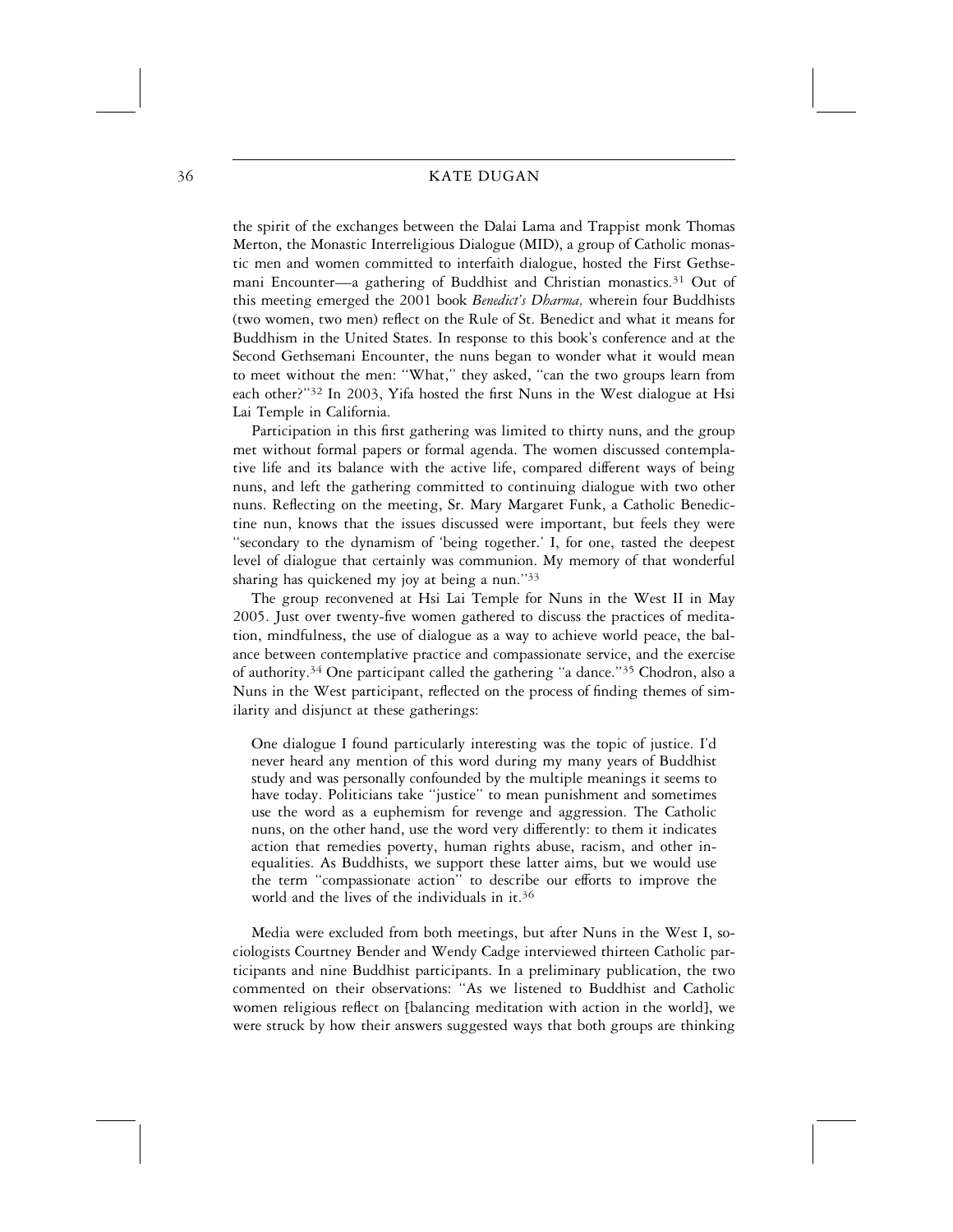and rethinking their institutional roles in the Western world and how both might learn from each other in this regard.... Catholics and Buddhists alike are learning from each other's ways of negotiating the complex of action and meditation.''37

Bender and Cadge published their analysis of Nuns in the West in the autumn 2006 issue of Sociology of Religion. Their article focuses on a tendency among Catholic nuns to incorporate what they understand as Buddhist practice into their Christian practices—and the occasionally uneasy response of Buddhist nuns. One Buddhist nun felt concerned for Catholic nuns because '' 'the Christian nuns were looking to us to help them.'''38 Similarly, some of the ''Catholic nuns also expressed concern about whether it is possible to borrow Buddhist meditative practices without also drawing in Buddhist teachings and philosophy.''39 What does it mean, the Buddhists asked, to incorporate the practice without the fullness of the Buddhist worldview?

Bender and Cadge's work reminds interfaith dialogue participants that religions and religious practices are always influenced by and influencing each other. Religion and religious practice, they note, are developed in ''ongoing social processes wherein religious groups and individuals live and experience their own histories and religious selves through dynamic engagements with religious others''40 in interfaith dialogue. This happened during Nuns in the West, their article argues, and it complicated—not negatively—the exchanges between these women. Dialogue relies on honest recognition of one's own system of belief and sincere interest in another's. Surely, as the women experienced, the challenges of this type of exchange are real; but they do not outweigh the positives. Chodron, for one, suggests that the value of Nuns in the West ''cannot be understated. Although we alone cannot cure the world's ills, we can give an example of hope to others ... our gathering is a contribution to world peace."41

In this same spirit of active engagement between religious women, Karma Lekshe Tsomo, a Buddhist nun; Patricia Wittberg, a Catholic nun; and Irshad Manji, a Muslim woman scholar discussed how religiously committed women can be advocates for women's justice within their traditions in the July 2005 issue of *Shambhala Sun*. Manji pointed to the momentous women-led Muslim prayer in New York City in March 2005. She argued that change makers must keep alive Martin Luther King Jr.'s ''needless tension'' because it keeps people from falling into complacency. Tsomo agreed with the importance of women challenging injustice in religious institutions, but also noted that women ought to be prepared for the sometimes negative repercussions of speaking out. She cited the criticism that was piled on the Buddhist women's movement ''for bringing attention to inequality in the Buddhist tradition, because everyone likes to assume that women have equal opportunities in Buddhism. But we see with our own eyes that they don't. We should not allow ourselves to be intimidated or silenced."<sup>42</sup> Echoing these two women's sensibilities, Wittberg suggested that Catholic women, particularly those over the age of forty, are finding creative ways to negotiate space within Catholic parishes and communities.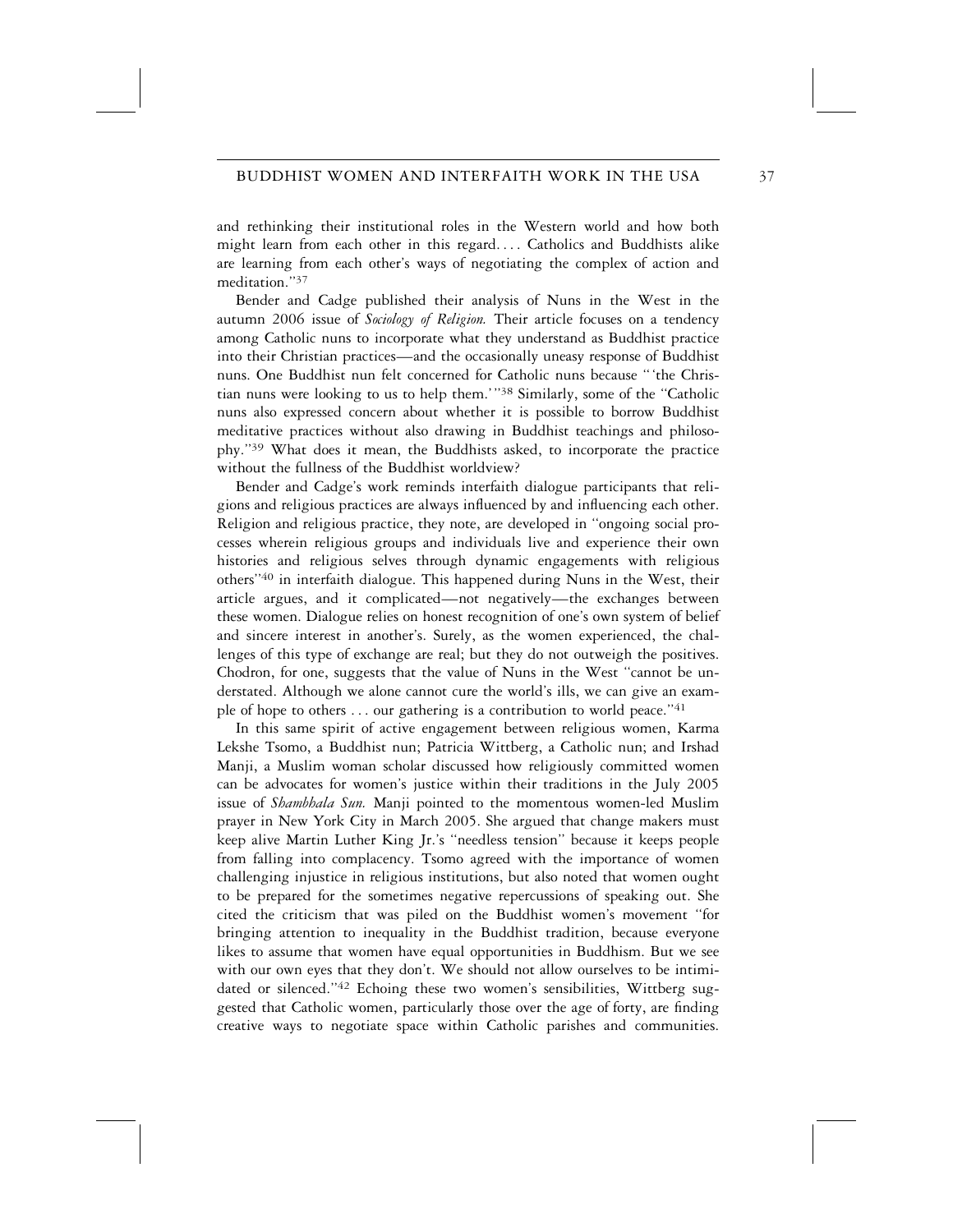Creativity, persistence, and concrete ideas for change were important themes of this dialogue, as each woman worked to engage each other's traditions and religious lives.

#### buddhist women in local interfaith groups

In addition to the work of nuns to dialogue across religious lines, many Buddhist women are participating in and leading local interfaith groups. Ji Hyang Sunim, an ordained Zen nun in the Korean lineage, facilitates the Boston Clergy and Religious Leaders Group for Interfaith Dialogue. Founded on respect for the cultural and religious diversity of the Boston metropolitan area, the group meets monthly to "foster those specific dialogues which will help us know,... learn from, and celebrate each other as individuals and partners in religion.''43 Invited to join by a friend who is a Catholic nun, Sunim has been a member of the group for twelve of its thirteen years. The group, she says, started as an ecumenical Christian group—she recalls, ''I was definitely the first Buddhist and it was awkward at times. It took a while to get past 'how are the bagels?'"44 Sunim's persistence with this group is rooted in her belief that interfaith work is a natural partner with Buddhism. She considers her involvement a way to ''encourage new ways of seeing our interdependence in this increasingly diverse city.''45

An interesting trend in the post–September 11 United States is the emergence of grassroots, women-led interfaith groups. Kathryn Lohre, assistant director of the Pluralism Project, suggests that, for the women in these groups, ''personal testimonies, reflections, and engagement in difficult dialogues are not limited to theological arenas of overlap and divergence, but instead focus on the day to day experiences where conflicts of identity, more often than ideology, are commonplace."46 One powerful example of a women's interfaith group is Women Transcending Boundaries in Syracuse, New York. Begun by a Muslim and a Christian woman in the weeks after September 11, 2001, this group is a thriving community of women from diverse religious perspectives. Between forty and sixty women meet monthly to ''get to know one another'' and share stories from their traditions. Some members also convene a book club, and others gather for cooking classes.47 Two women from the Zen Center of Syracuse—Abbot Roko Sherry Chayat and Bonnie Shoultz, an ordained nun since 2003—are involved in the leadership of this group: Chayat provides advisory support, and Shoultz is a member of the Leadership Council. Both have participated in panel discussions with women from different traditions, sharing how they celebrate holidays, birth rituals, and marriage ceremonies. For Shoultz, being a part of the group has provided opportunities to interface with women outside of her regular scope of interactions.48

That interfaith dialogue is, at least in part, about encountering the ''other'' in local, concrete ways, is made clear by Sallie Jiko Tisdale's experience. In the Fall 2006 issue of *Tricycle*, this Buddhist woman reported on an interfaith dialogue between an unlikely duo: the evangelical Christian college Multnomah Bible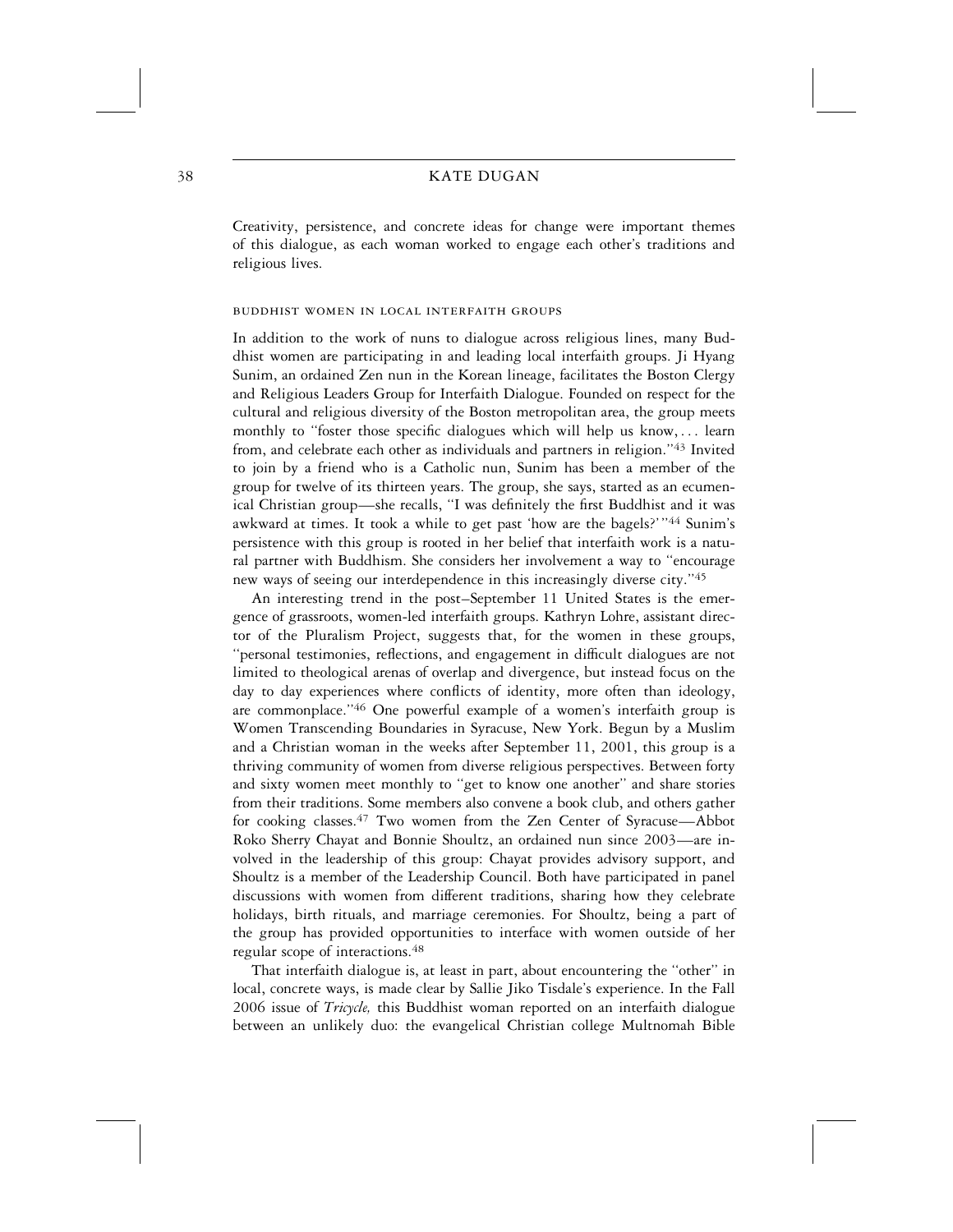College and her zendo, the Dharma Rain Zen Center in Portland, Oregon. As a member of the sangha, Tisdale, somewhat reluctantly, helped host students at the zendo. Despite many differences—for example, ideological stances on abortion and homosexuality—Tisdale writes of mutual surprise in enjoying each other's company: ''We surprise them by being ordinary. . . . They surprise me by being more than ordinary—by being well-educated, intelligent, and funny. . . . I like these people; they are easy to like.''49 The two communities have committed to occasional dialogue dinners. To Tisdale's surprise, these gatherings have been more inspiring and more interesting than she anticipated. Tisdale concludes her essay hopefully, though puzzled over the future of these exchanges: ''At times, our meetings have been exquisitely painful, at times warm and tender, and always humbling. I did not expect them to be inspiring, but am inspired—they are not what I thought they were.... I would have thought it impossible for us to get this far. How much further can we go?''50 Tisdale's experience illuminates how Buddhist women and non-Buddhists encounter each other in simple, human places and the potential of such encounter sto affect how people understand one another.

These three examples are different ways Buddhist women are stepping outside of their traditions and expectations to engage in the practice of *doing* interfaith dialogue.

#### buddhist women in interfaith settings

Whereas many Buddhist women are engaging in explicitly interreligious conversations, many others engage in Buddhist practice in interfaith settings, especially as they work in various forms of social engagement. Of course, women's roles in engaged Buddhism are as wide-ranging as Buddhist women's personalities. The examples below are just a glance into women socially active in interfaith settings—in prison ministry, as social activists, and in community education.

The set of challenges here is quite different, though not unrelated, than for the participants in groups such as Women Transcending Boundaries or Nuns in the West. The question for these women is less about how to engage explicitly with another person's religious identity and more about how to be Buddhist, engaging with humans from a variety of religious backgrounds. The emphasis in the stories that follow shifts from looking for ways to talk across religious boundaries to looking for ways to be Buddhist, to offer Buddhist principles, in multireligious settings. They are included here as samples of ''everyday'' encounters by Buddhist women with a religiously diverse United States.

#### Prison Ministry

Jenny Philips, a therapist in Concord, Massachusetts, has been teaching meditation to her patients for years. In the 1990s, she began offering Vipassana meditation instruction in prisons. While volunteering at the maximum-security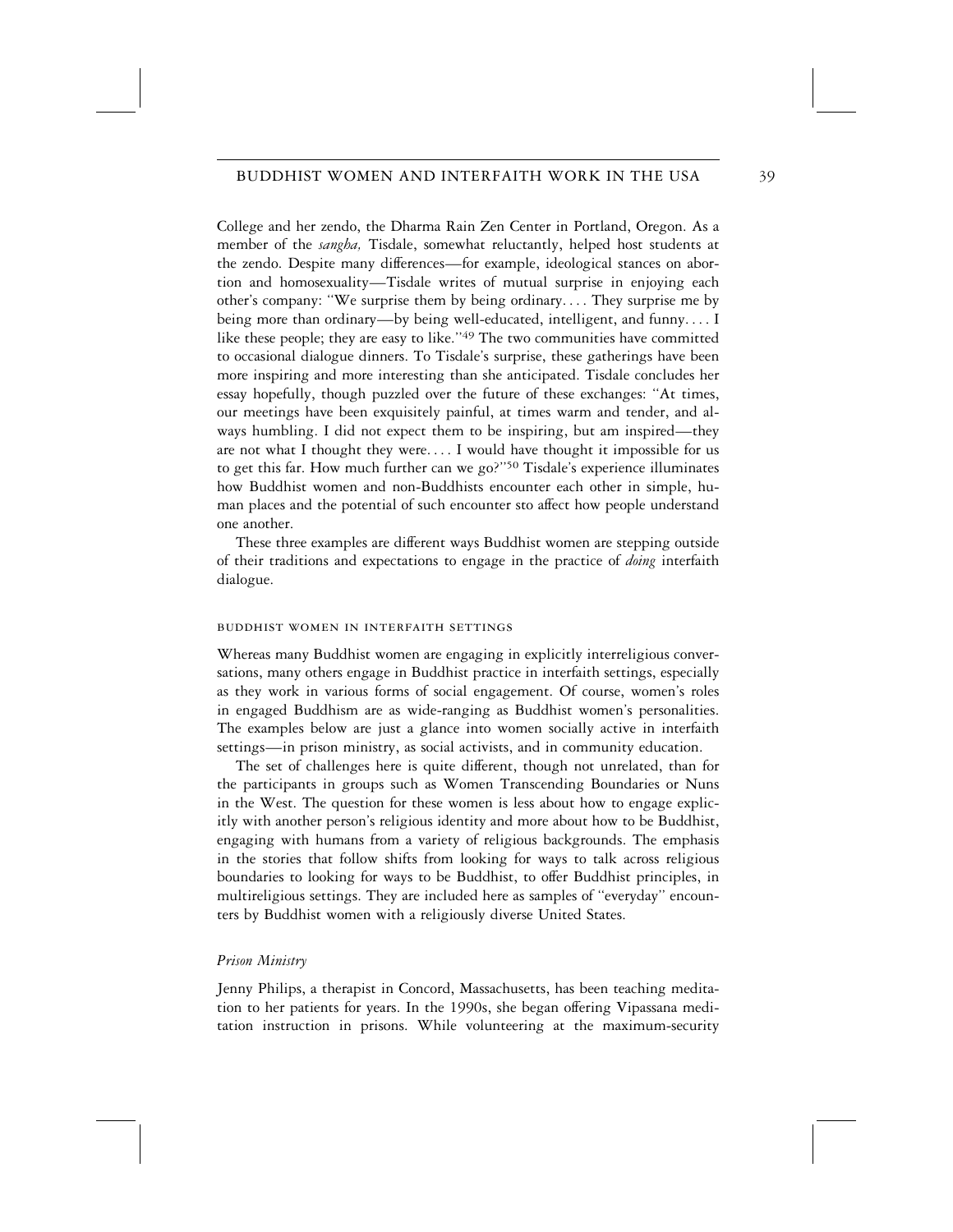prison in Shirley, Massachusetts, she heard stories of prisoner-led meditation groups in Alabama's Donaldson Correctional Facility. She visited several times, and, in 2002, Philips shot footage for a documentary film about a ten-day Vipassana retreat held at Donaldson. The film, Freedom Behind Bars, profiles individual participants, mostly serving life sentences, and traces how the retreat changes them.51 Philips's psychological testing has shown that meditation in prison helps people be "less reactive and more able to keep themselves composed."<sup>52</sup> Philips continues to guide prison meditation groups and finds her own ability and interest in Vipassana meditation expanding.<sup>53</sup>

Across the country, the Buddhist Peace Fellowship's (BPF) Diana Lion started the nationwide Prison Program in 1998. Today, the program is ''deeply committed to working with prisoners, their families, and all other persons associated with the prison system to address the systemic violence within the prison-industrial complex.''54 Buddhist Alan Senauke, a senior advisor at BPF and volunteer with the Prison Program, wrote about his experience in Turning Wheel's issue on interfaith dialogue. Each month, he and two women lead meditation group at California's Women's Federal Correction Institute. For Senauke and the women he works with, this type of work offers unique lessons: ''Working in an interfaith context, you see all beings as having the same valence, the same kinds of sorrows, the same kinds of joys. You learn not to put people into any particular religious box. That's the great challenge of interfaith work.''55

#### Social Activism

To think of Buddhists doing interfaith activism is, perhaps, to recall pictures of Vietnamese monks burning themselves in protest of the Vietnam War alongside Catholic priests Daniel and Philip Berrigan burning draft files in Catonsville, Maryland. Today, Buddhists are active in interreligious efforts on a wide range of issues: reaching out to the pope, the war in Iraq, and global humanitarian efforts, to mention only a few.

The BPF is one of the more collective voices around social activism in interfaith settings. After Pope Benedict XVI was elected, then executive director Maia Duerr, with BPF staff and board members, sent a letter to the new pontiff, encouraging open lines of communication between Buddhists and Catholics: ''We offer this letter in the spirit of affirming a dialogue already well-begun, grounded in loving speech and understanding. In the words of your first blessing as Pope Benedict XVI, may we together continue with perseverance and good works. We include you in our daily meditations and will send blessings in the spirit of lovingkindness—as we vow to awaken, together, to the truth of our interconnected nature.''56

In a similar vein, BPF is a strong partner with interfaith groups that have formed in recent years to oppose the war in Iraq. In January 2007, BPF joined the 1,000-member coalition United for Peace in supporting the Mandate for Peace march and lobbying day in Washington, DC. Offering Buddhist sensibil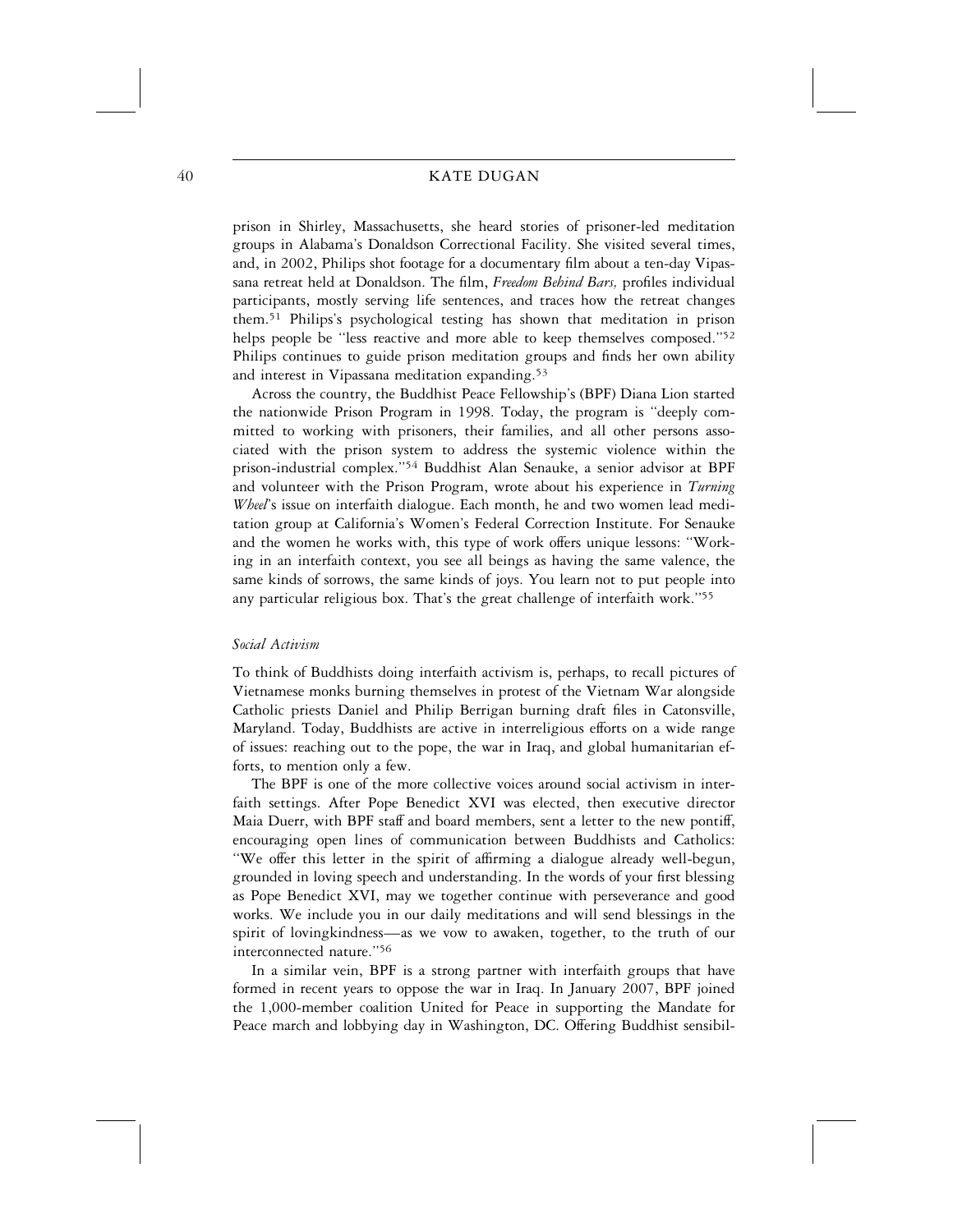ities to the gathering, BPF organized a meditation and teach-in to which they ''invite[d] Buddhists and friends from all spiritual traditions to come together and manifest the change we are seeking in the world—peacefully and compassionately being together."<sup>57</sup> Similarly, Duerr and BPF have joined more than 170 other faith-based and humanitarian groups in the Save Darfur Coalition an organization committed to making change in the ongoing crisis in Darfur.58 Duerr has also represented BPF in the Interfaith Alliance's response to Hurricane Katrina.59 In her willingness to bring Buddhist understandings to social activism, Duerr has become a strong voice for cooperation between religious traditions and a model of a Buddhist woman working in interreligious settings.

#### Community Education

For many Americans, Buddhism remains an unexplored religious tradition and must be learned about in open forums. In Bowling Green, Virginia, a group of four hundred Boy Scouts gathered to do just that. Jeannette Shin, a Buddhist chaplain in the U.S. Navy, introduced Jodo Shinshu Buddhism to the participants in the 2005 National Scout Jamboree. Organizers were so overwhelmed by the interest in the Buddhist presentation that they had to move the crowd outside. One thirteen-year-old Scout in attendance was eager: '' 'I wanted to get the experience of going to a Buddhist temple.''<sup>60</sup> Because one Buddhist woman was willing to bring her Buddhism to an interfaith setting, he did.

These three examples of Buddhist women active in interreligious settings suggest how women negotiate space in multireligious America, extending their Buddhism to the broader community.

#### buddhist women and interfaith dialogue in universities

Academia and university settings provide Buddhist women with opportunities both to engage in formal interfaith dialogue and to teach about Buddhism in interreligious contexts. One of the first Buddhist women academics in the United States was Diana Paul, who, in the mid 1970s, published Women in Buddhism—a translation of sutras written about, and sometimes by, women in sixth century CE Buddhism.<sup>61</sup> With this book, Paul became one of the first academics to trace the role of women in Buddhist history. Following in those footsteps, Rita Gross was one of the first women in academia to explore the intersection of feminism and Buddhism. In her now classic Buddhism after Patriarchy (1993), Gross detailed the history of women's roles in Buddhism and then envisaged the future of Buddhism in androgynous terms.62 Using tools similar to those of her colleagues in Christian and Jewish feminist theology, Gross began to ''work towards gender-inclusive and gender-neutral liturgies, to advance women into positions of leadership, and, ultimately, for women to become more fully qualified Buddhist teachers."<sup>63</sup> Today, Gross's work encourages women in Buddhism to ''know what the past involves, so that they can make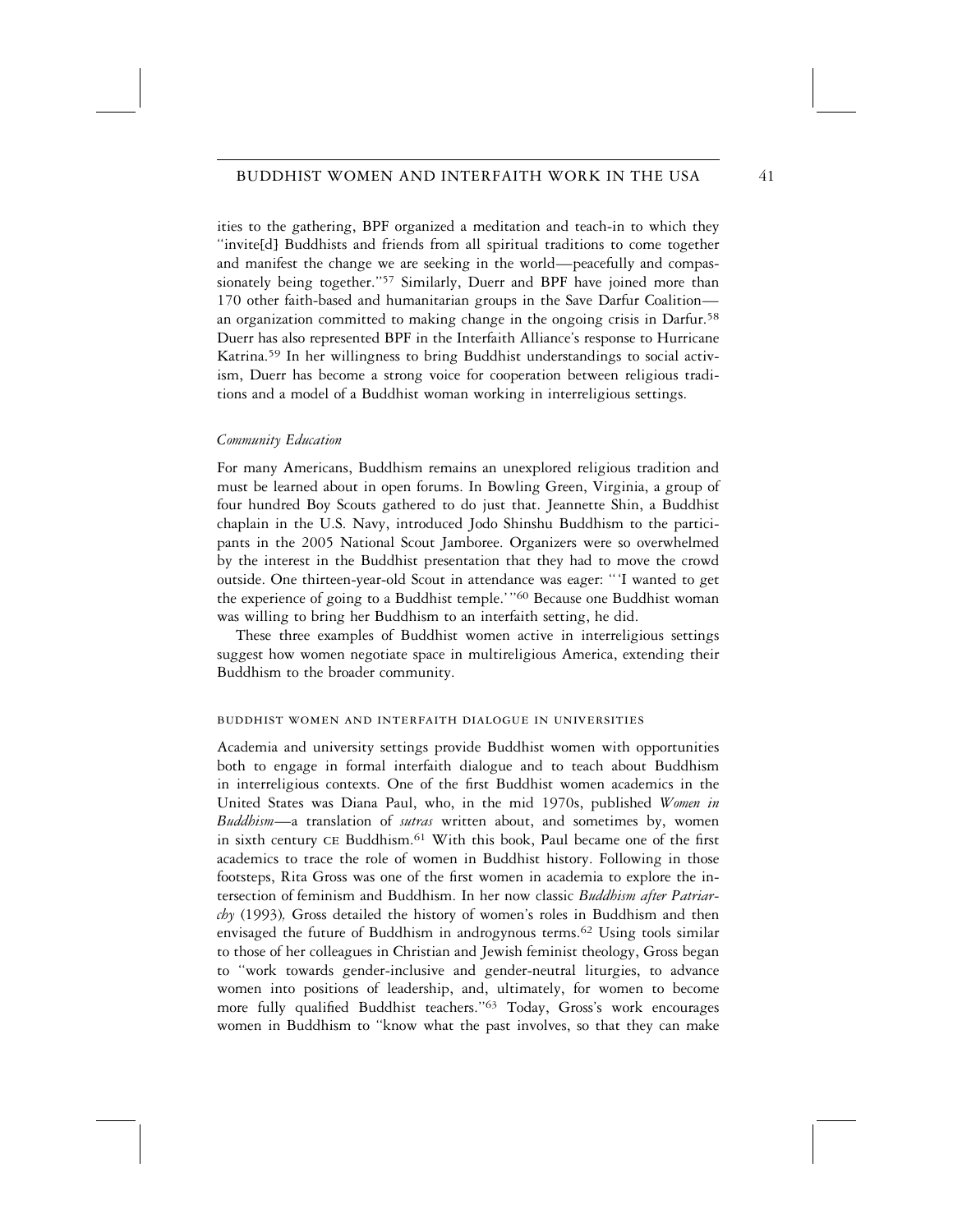informed decisions about retaining worthwhile traditions or reshaping inadequate heritages from the past.''64

#### Buddhist Women in Formal Interfaith Dialogue

In addition to her influence in constructing the intersection of feminism and Buddhism, Gross has played a similarly pioneering role in formal interfaith dialogues. Specifically, in the International Buddhist-Christian Theological Encounter—one of the longest-running ongoing formal conversations between Buddhists and Christians.65 In contrast to groups such as Nuns in the West or grassroots groups such as Women Transcending Boundaries, these meetings had formal papers and preestablished agendas, and portions of the meetings were published in an academic journal, *Buddhist-Christian Studies*. Even with this emphasis, according to Gross, the forums were more than ''academic exercise''; they required ''listening and honest interchange . . . [and organizers hoped for] significant mutual influence between the two traditions.''66

Rita Gross paved the way for women's participation in the group when, after her first year as the only woman, she threatened to withdraw her involvement if the organizers ( Japanese Buddhist Masao Abe and Methodist John Cobb) did not attract two more Buddhist women and two Christian women to the forums and into the emerging Society of Buddhist-Christian Studies.67 As a result, these gatherings have become important forums in which Buddhist women do interfaith dialogue. In 1996, Gross became the coeditor of Buddhist-Christian Studies. By 2004, the ''number of women [involved] had grown considerably.''68

Gross's influence in Buddhist interfaith dialogue extends beyond this organization. Recently, Gross coedited Christians Talk about Buddhist Meditation and Buddhists Talk about Christian Prayer with Christian Terry Muck. In constructing this book, they asked contributors to consider a more personal dimension of interreligious dialogue: ''What have you, as a Buddhist (or Christian), learned from the spiritual practices of Christianity (or Buddhism)?''69 The process raised interesting questions for what it really means to incorporate another's religious practice into one's own. As the Nuns in the West dialogue suggests, Buddhist meditation, at least some form of it,<sup>70</sup> seems to lend itself more readily to Christians. As Gross pushes for new sites of interreligious dialogue, her work suggests that spiritual disciplines remain full of potential for exchange between traditions. Though difficult, Gross finds hope in the endeavor: ''In many ways, we live in difficult, dangerous times. But one thing we can experience to a far greater extent than any generation prior to our own is the ability to appreciate each other's spiritual disciplines and their transformative potential.''71

More than fifteen years after her first foray into formal Buddhist-Christian dialogue, Gross continued to push at boundaries of dialogue, feminism, and interreligious exchange when she coauthored Religious Feminism and the Future of the Planet: A Buddhist-Christian Conversation with feminist Christian scholar Rosemary Radford Ruether. In this conversation-in-print, the two women discuss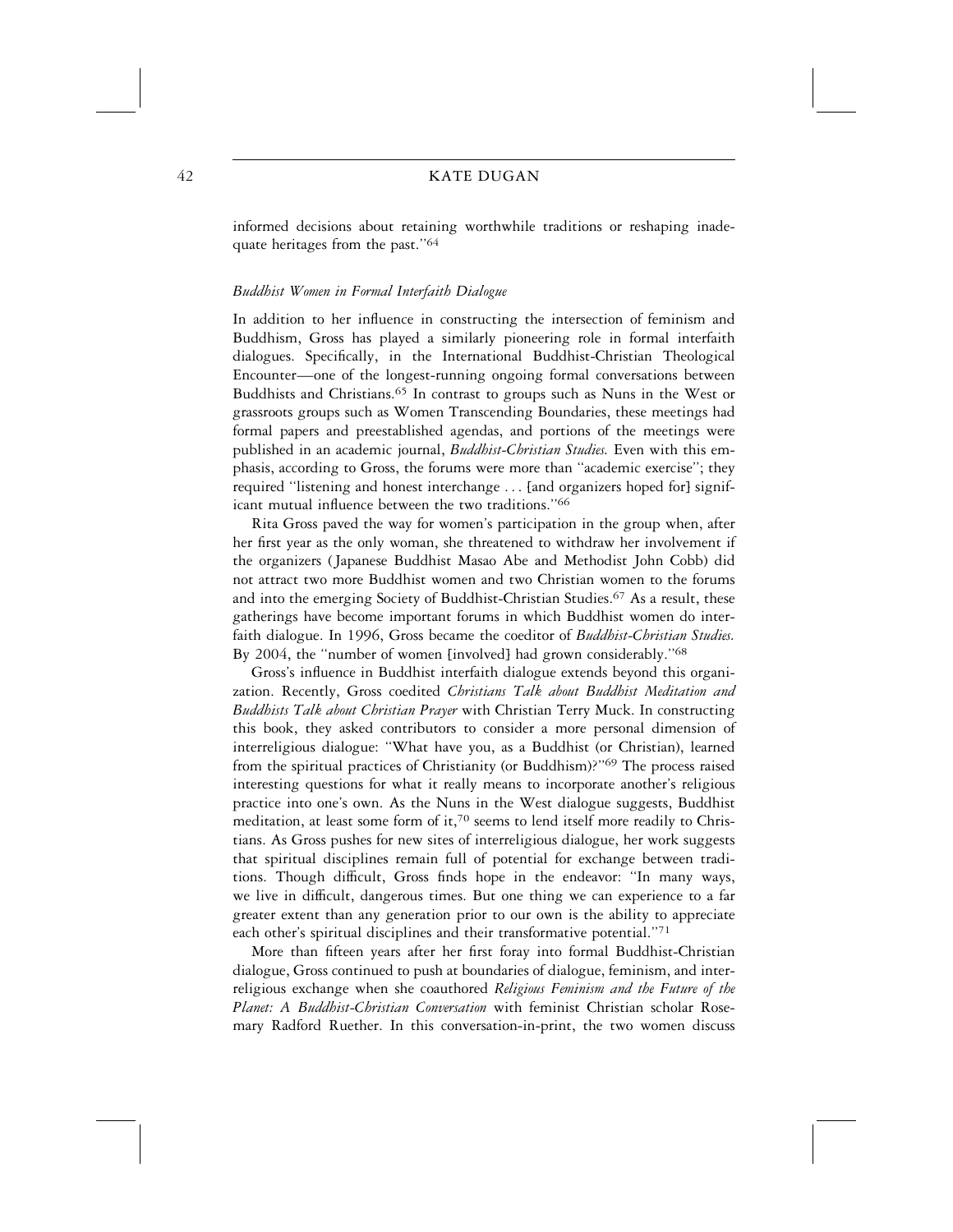what it means to engage in interreligious dialogue as feminists. Ruether suggests that, for her, it means that ''there are limits . . . to the acceptance of cultural pluralism when it comes to gender. If a tradition says that women, because of the very nature of women, can't assume the full and equal leadership in society or in the religious institutions,  $\dots$  this has to be questioned as discriminatory.<sup>"72</sup> Gross agrees that interfaith dialogue is not about blind affirmation of everything a tradition has to offer; rather, it demands thoughtful engagement with how practitioners profess religious identity: ''[ Just] because we can see truth in every religious perspective and do not regard our own religions as superior to other religions does not mean that religious phenomena cannot be evaluated. Instead, what we are saying [is] that no religion has a monopoly on either truth or falsity, relevant or harmful teachings and practices.''73 Gross and Ruether's dialogue suggests that the potential arenas of interfaith dialogue is boundless. Their book models the ways different parts of each woman's identity—as scholars, women, feminists, committed to interreligious dialogue—can intersect.

Gross has not been alone as she has carved out a space for Buddhist women to engage creatively in interfaith dialogue. For example, in the same year Gross became coeditor of *Buddhist-Christian Studies*, another pioneering woman in Buddhist interfaith work, Judith Simmer-Brown of the Naropa Institute, joined the editorial board. In her first issue on the board, Simmer-Brown explored the Gospel of Luke through the lens of Buddhism. Describing how her reading sheds light on the space in both traditions for interfaith dialogue, she argues that ''The dynamism of Jesus creates fertile ground for the dialogue between Buddhism and Christianity [in that] . . . Buddhism's encounter with Christianity has challenged it to respond literally ... to the suffering of the world.... Perhaps through the mutual understandings and efforts, Buddhists and Christians . . . might more effectively ameliorate the suffering of the world.''74

For Simmer-Brown, the magnitude of social justice issues requires all of the best that both Buddhists and Christians can bring to bear on issues of justice. In recent years, Simmer-Brown has taken up the challenges of globalization and consumerism in an interfaith context. Suggesting one way Buddhism can learn from Christianity, she argues that engaged Buddhists are looking for ''a kind of Buddhist 'liberation theology' that would bring to bear the best of contemporary social and economic theory and practice, focusing on issues like globalization with the full lens of Buddhist teachings."<sup>75</sup>

Additionally, Simmer-Brown had the unique distinction of being the only lay coauthor of Benedict's Dharma. Her perspective offered ways to think about the traditionally monastic Rule of St. Benedict in a nonmonastic setting. Initially turned off by the Rule, she was startled upon rereading to realize that, even with all of its emphasis on a monastic code and a monastic way of living, ''this text resonates with our [majority lay] Buddhist community. . . . The Rule [of Benedict] mirrors my community back to me."76 Today, she continues to teach at Naropa, offering courses on interfaith dialogue, and continues to work on their ongoing dialogue forums.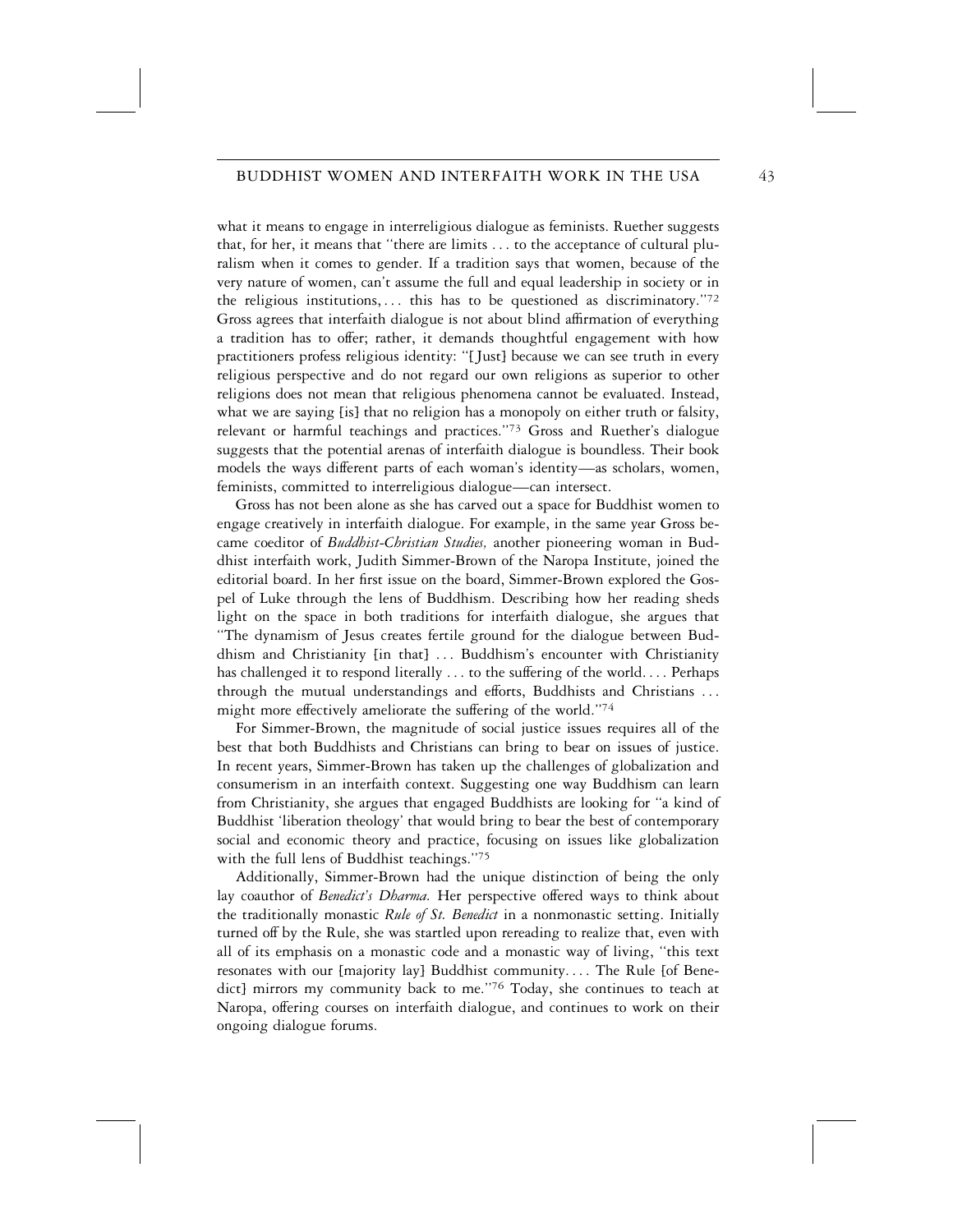Gross and Simmer-Brown are just two voices of Buddhist women in academia who have and are widening the paths through which Buddhist women are able to engage the formal interreligious conversation.

#### Buddhist Women in Interreligious Academia

Since the mid 1980s, women Buddhists have claimed an increasingly strong presence in academia. A glance through the websites of university and college course offerings offers anecdotal evidence. For example, Jan Willis, Tibetan Buddhist scholar and practitioner, teaches an annual course called ''Women and Buddhism'' at Wesleyan University in which students ''attempt to understand the values and concerns that drive, restrain and/or empower [Buddhist] women.''77 Similarly, Janet Gyatso, Buddhist scholar at Harvard Divinity School, is teaching ''Buddhist Women and Representations of the Female'' during spring semester 2007. The course investigates ''the lives and subjectivities of ... Buddhist women ... both lay and celibate, and modern and premodern."78

The landscape of Buddhist women in academia is expanding and rich with opportunity for interfaith exchanges. As with meditation in prison and community education, the challenge for some Buddhist scholars is less about how to engage in formal dialogue with their Christian or Jewish or Hindu counterparts and more about being Buddhist, offering Buddhist perspectives in predominantly non-Buddhist environments.

One woman contributing to the growth of women Buddhologists is Sharon Suh, a professor at Seattle University—a Jesuit Catholic college. Suh spent two years conducting ethnographic research at Sa Chal Temple in Koreatown of Los Angeles. Suh explored how women's sense of identity in this Korean American Buddhist community was affected by being part of a minority group within a minority (the majority of Korean Americans are Christian):79 ''Temple membership and a Buddhist identity act as symbols of the homeland that encourage . . . full-scale integration into a new cultural milieu. Religion provides some of these women with a sense of comfort and belonging to a familiar community by alleviating some of the stresses of immigration and anchoring women in a traditional setting that references the security of what they left behind.''80

For some women, temple community is a system of support for women that wards off loneliness and isolation. For other women, Buddhist teaching offers a sense of independence—''Buddhist identity based on 'finding and knowing one's mind' offers women a chance to recreate their identities from housewives and caretakers to 'Americans making it on their own.'''81

Her study presents, perhaps, a microcosm of the challenge Buddhist women face in academia. Suh's ethnography aims to answer the question ''How do ordinary Korean American Buddhists live their lives and come to a positive sense of self in the contexts of dislocation?"<sup>82</sup> Her goal here is not interfaith dialogue, but her work raises questions for many Buddhist women in the United States According to Turning Wheel's Mushim Ikeda Nash, only 0.4 percent of ''religious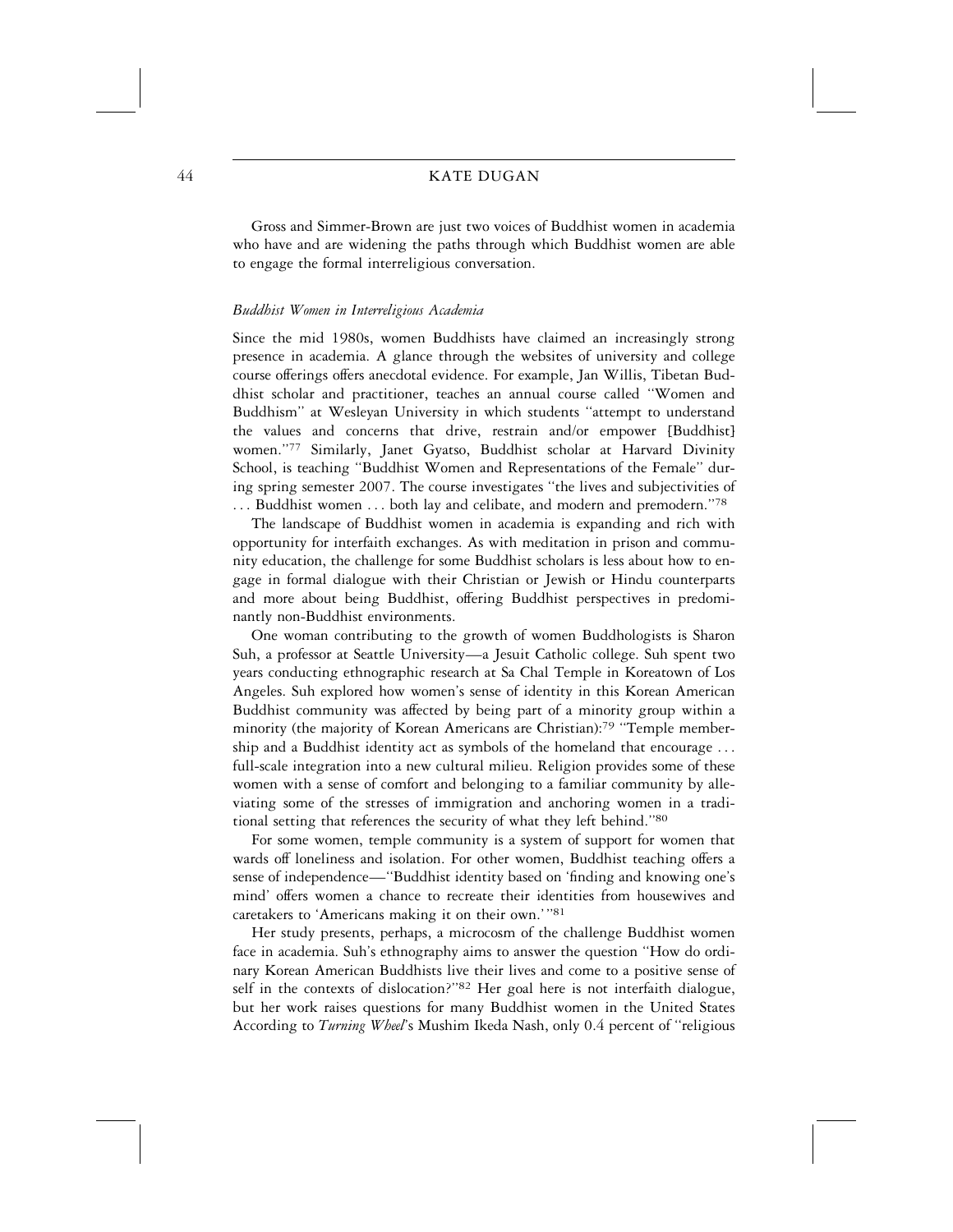Americans" are Buddhist.<sup>83</sup> Ikeda-Nash asks, "How do we relate to those Christians who . . . want to 'save' us through conversion to their beliefs?''84 This is the challenge for the women in Suh's study, and it echoes in the work of women Buddhist academics. What does it mean for Buddhist women to be minorities within a minority (women within a male-dominated structure, Buddhists within a usually non-Buddhist environment) in the academic world? How do Buddhist women negotiate space in the United States while building relationships with their non-Buddhist neighbors? What does it mean to be a Buddhist in a country where the majority of religious practitioners are not Buddhist? These kinds of questions around living, practicing, and working in a religiously diverse country, raised by the wide diversity of Buddhist women's academic interests and their continued presence in academia, will continue to be important areas of research and conversation by Buddhist women.

#### Campus Ministry

Another piece of campus life where Buddhist women build bridges across religious traditions is in offices of campus ministry. Increasingly, universities hire more than the traditional Christian chaplains. For example, Ji Hyang Sunim of the Boston Interfaith Clergy Group is also the advisor to the Buddhist community at Wellesley College. She offers regular meditation circles twice a week, hosts retreats and *dharma* talks, invites speakers to campus, and hosts other special events.85 Sunim has seen Buddhism offer important tools to students in the midst of the busyness of life on a college campus: ''Meditation really teaches you to look at things from different perspectives.''86 She sees meditation challenging students to see the bigger picture, to see beyond daily stress and the pressure to earn good grades. As Sunim puts it, ''Meditation is a cure for perfectionism.''87

In this wide variety of ways, Buddhist women are finding creative ways to both engage in interfaith dialogue and to incorporate their Buddhist practices into the interreligious settings of college campuses and academic environments.

#### conclusion

The conferences and early gatherings of women in the 1980s laid important groundwork for ongoing conversations about the role of women in Buddhism and in interfaith dialogue. Women continue to negotiate space within Buddhist communities and within interreligious contexts in the United States from a wide variety of angles. Buddhist nuns are modeling interfaith dialogue with their Christian counterparts as women Buddhists engage in grassroots forms of dialogue with their non-Buddhist neighbors. In a variety of interreligious settings, women Buddhists are offering the wisdom of their tradition—to prisoners, to Boy Scouts, to college students—as a way to understand and appreciate Buddhism in a religiously pluralistic United States. Finally, women Buddhologists are incorporating both Buddhism and their academic interests in colleges and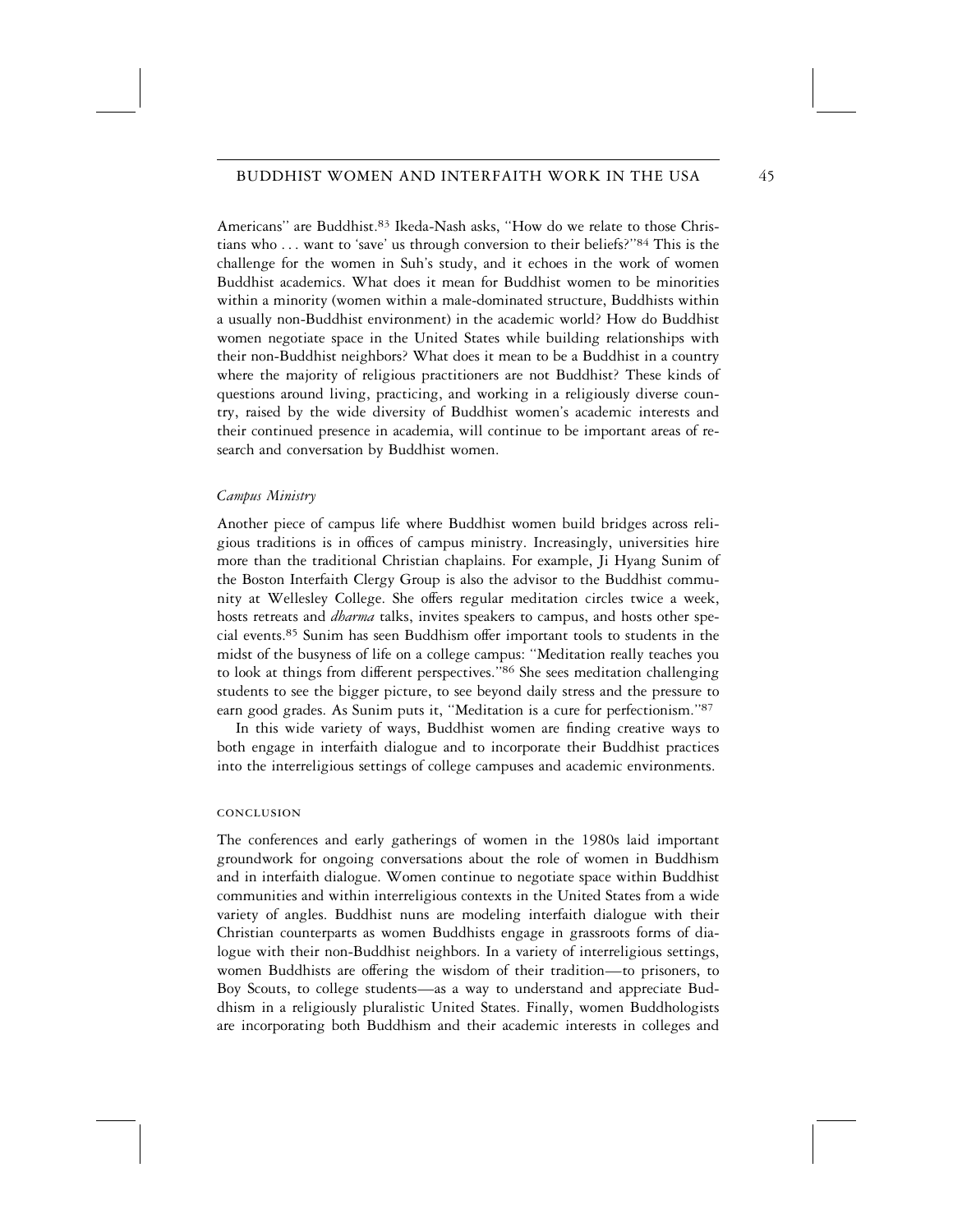universities around the country by asking important questions about how Buddhists and Christians can cocreate a more just world and take each other's religious practices seriously.

The challenges, of course, are real. Language barriers between Buddhists who are not fluent in English and others, as for Kuan Yen, are of increasing concern in interfaith dialogue. Buddhists in the United States who are not fluent in English offer important perspectives about how to engage with non-Buddhists. Without attention to this language barrier, these voices will continue to be sidelined.

Additionally, Bender and Cadge's research reminds dialogue participants that religions are affected by their interactions with other religions, often blurring the line between when one religion starts and the other begins. This complicates the mechanisms of exchange, challenging participants to claim their own identity while engaging with another's—all the while noting the ways they influence each other. These dialogues are not just simple conversations; they are a part of the very *making* of religious traditions.

At the same time, Buddhists and non-Buddhists alike bring preconceived notions to interreligious settings that can be difficult to overcome. Interfaith dialogue is about encountering the ''other''—and that includes encountering deeply held assumptions about the conversation partner. As Tisdale's experience makes clear, those assumptions require attention, because they can be as much a barrier to exchange as the religious ideals that separate.

Over and over, women profiled in this paper appeal to meditation as a site of Buddhist-Christian dialogue and exchange. As Gross and Muck, Bender and Cadge note, the exchange appears uneven. There is a tendency for Christians to borrow some form of meditation while Buddhists seem less able to incorporate parts of Christian prayer life. This raises challenging questions of how Christians understand Buddhist meditation and what limits Buddhists' ability to engage in Christian prayer. Sorting out these questions will lead to sensitive, perhaps emotional, discussions, because they tread on the very personal practice of religious identity.

As Sunim's experience with local clergy members reminds, to be Buddhist in the United States is to be part of a minority faith tradition. Across the board, the number of Buddhist women in local interfaith groups is small—and with that comes challenges of negotiating space within the larger cacophony of interfaith discussions.

In a recent commentary at the final International Buddhist-Christian Theological Encounter, Gross wonders if perhaps the bigger challenge to interfaith dialogue is not questions of identity, but pluralism. Her question echoes of Ikeda-Nash's concern: ''How does someone who is open to the potential relevance of other religious points of view deal with those who do not practice such openness, who claim that theirs is the only true religion and would eliminate other religions if they could?''88 This question seems pressing for each woman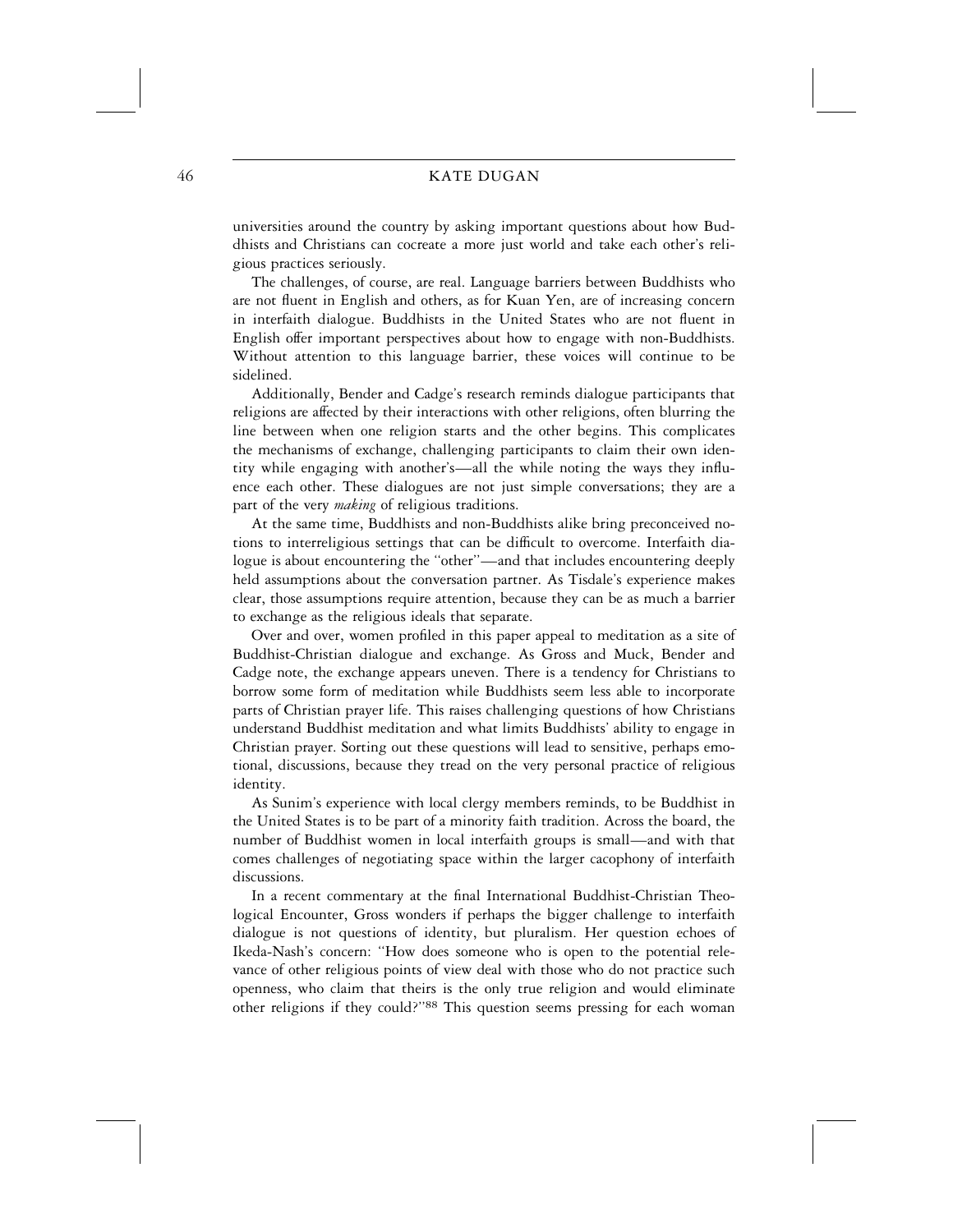in this paper. Their willingness to engage with people who hold different truths is clear. The same is true for the people these Buddhist women encounter in dialogue. But what happens when that openness is gone? How, then, is sincere exchange even possible?

In the face of these challenges, one thing seems certain: the future of Buddhism in the United States will continue to be shaped by the activities and work of women who are discovering innovative ways to claim space within the tradition and create pathways for interreligious interactions.

#### **NOTES**

1. Rita M. Gross, "How American Women Are Changing Buddhism." Shambhala Sun ( July 2005), http://www.shambhalasun.com/index.php?option=com\_content&task=view &id=1319, accessed April 13, 2006.

2. The research is based on journal articles, books, and e-mail and verbal conversations. Specifically, I am grateful to the interview time these women gave me: Rev. Sik Kuan Yen, Ten Thousand Buddha Temple in Quincy, Massachusetts; Ji Hyang Sunim, Wellesley Buddhist Community; Khenmo Drolmo, Vajra Dakini Nunnery; Members of Women Transcending Boundaries in Syracuse, New York; Jenny Philips, producer, Freedom Behind Bars.

3. Gross, ''How American Women Are Changing Buddhism.''

4. Ibid.

5. Ellen Sidor, ed. A Gathering of Spirit: Women Teaching in American Buddhism (Cumberland, RI: Primary Point Press, 1987), p. 4.

6. Sandra Boucher, Turning the Wheel: American Women Creating the New Buddhism (Boston: Beacon Press, 1988), p. 1.

7. Rita M. Gross and Rosemary Radford Ruether, Religious Feminism and the Future of the Planet: A Buddhist-Christian Conversation (New York: Continuum, 2001), p. 26.

8. Gross and Ruether, Religious Feminism, p. 27.

9. Today, the mission statement of the Society for Buddhist-Christian Studies, the society responsible for these gatherings and the related journal, Buddhist-Christian Studies, reflects that commitment: ''To be as inclusive as is feasible in all such aforementioned activities, seeking a balance with regard to geography, ethnicity, age, sex, denomination or lineage, cultural tradition, and leadership in both academic and religious institutions and in the public and the private sectors.'' Society for Buddhist-Christian Studies, http:// www.society-buddhist-christian-studies.org/purpose.html, accessed February 12, 2007.

10. Rita M. Gross, ''Autobiography, Mutual Transformation, and the Prophetic Voice in Buddhist Feminism." Buddhist-Christian Studies 13 (1993): 127-133. Quote from p. 128.

11. Daniel O'Hanlon, "The First Naropa Buddhist-Christian Conference." Buddhist-Christian Studies 2 (1983): 101–117. Quote from p. 104.

12. Susan Walker, ed., Speaking of Silence: Christians and Buddhists on the Contemplative Way (New York: Paulist Press, 1987), pp.  $3-7$ .

13. Schuyler Clemente, "Exploring 'Women Practicing Buddhism'" in NewsSmith, Winter 2005, http://www.smith.edu/newssmith/winter2005/buddhism.php, accessed April 17, 2006.

14. Smith College. ''Women Practicing Buddhism: American Experiences'' workshops, April 2005. http://www.smith.edu/buddhism/workshops.php, accessed December 21, 2006.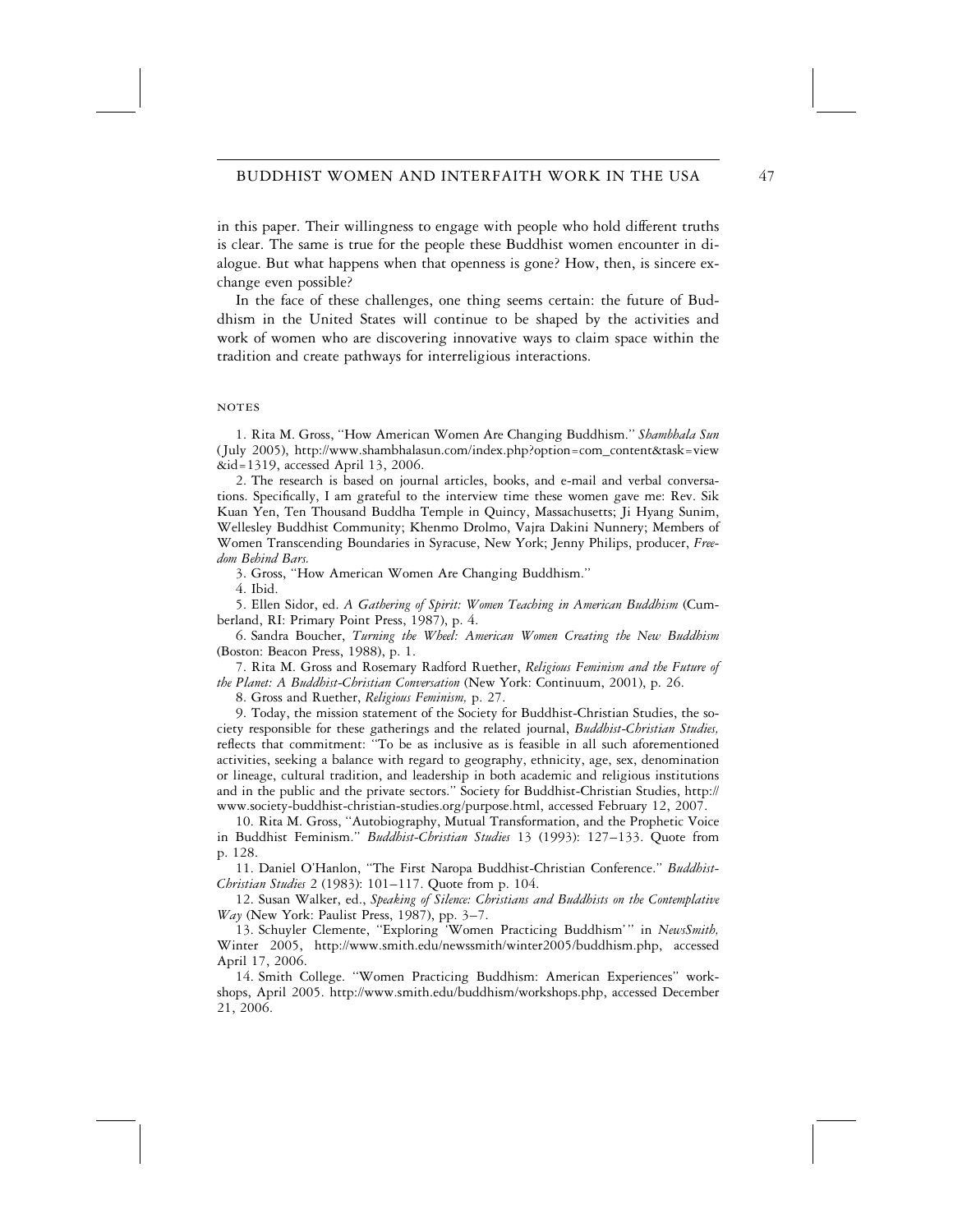15. Dharma Women, http://www.dharmawomen.org/, accessed April 17, 2006.

16. Dharma Women, http://www.dharmawomen.org/pm-breakout.htm, accessed December 18, 2006.

17. Sakyadhita, http://www.sakyadhita.org/, accessed April 19, 2006.

18. Sakyadhita, ''Achievements,'' http://www.sakyadhita.org/9th/achievement.html, accessed December 20, 2006.

19. Urban Dharma, ''Eighth Sakyadhita International Conference on Buddhist Women,'' http://www.urbandharma.org/udharma6/8sakyadhita.html, accessed December 20, 2006.

20. Susan Moon, "From the Editor." Turning Wheel: A Buddhist Review, Summer 2006, p. 1.

21. Richard Seager, *Buddhism in America* (New York: Columbia University Press, 2000), p. 186.

22. Courtney Bender and Wendy Cadge, ''Constructing Buddhism(s): Interreligious Dialogue and Religious Hybridity," Sociology of Religion 67, no. 3 (2006): 229-247. Quote from p. 232 (quoting Karma Lekshe Tsomo 2002).

23. Urban Dharma, ''Eleventh Western Buddhist Monastic Conference,'' http:// www.urbandharma.org/shasta05/page4.html, accessed June 19, 2006.

24. Sik Kuan Yen, founder and director, Thousand Buddha Temple, Quincy, Massachusetts. Personal interview, June 27, 2006. Trans. Rodney Yeoh and Rev. Dr. Dhammapida.

25. Yifa, ''Address to Benedict's Dharma Gathering,'' September 19–21, 2001. Monastic Interreligious Dialogue, http://www.monasticdialog.com/benedict/yifa.htm, accessed December 20, 2006.

26. Yifa. Safeguarding the Heart: A Buddhist Response to Suffering and September 11 (New York: Lantern Books, 2002), p. 42.

27. Khenmo Drolmo, abbess, Vajra Dakini Nunnery. Telephone interview, June 16, 2006.

28. Midwest Buddhist Council: Dharma Women, http://www.dharmawomen.org/ am-breakout.htm, accessed December 17, 2006.)

29. Thubten Chodron, Interfaith Insights (New Dehli: Timeless Books, 2000), p. 13.

30. Ibid., p. 15.

31. MID is ''an organization of Benedictine and Trappist monks and nuns committed to fostering interreligious and intermonastic dialogue at the level of spiritual practice and experience between North American Catholic monastic women and men and contemplative practitioners of diverse religious traditions.'' Monastic Interreligious Dialogue, http:// monasticdialog.com, accessed December 17, 2006.

32. Mary Margaret Funk, OSB, ''Nuns in the West.'' Urban Dharma, www .urbandharma.org/nunsofwest.html, accessed December 5, 2006.

33. Mary Margaret Funk, OSB, '' 'Nuns in the West': Six Months Later: A Reflection.'' Monastic Interreligious Dialogue, http://monasticdialog.com, accessed November 13, 2006.

34. Order of St. Benedict, ''The American Monastic Newsletter,'' http://www.osb.org/ aba/news/2005/octa.html, accessed June 15, 2006.

35. ''Nuns in the West II: Photos and Reflections.'' Urban Dharma, http://www .urbandharam.org/niw05/index.html, accessed December 5, 2006.

36. Thubten Chodron, ''A Reflection on Nuns in the West II'' (October 2005). Monastic Interreligious Dialogue, http://monasticdialog.com/a.php?id=718, accessed December 18, 2006.

37. Courtney Bender and Wendy Cadge, ''Interviews with Participants of 'Nuns in the West.'" Monastic Interreligious Dialogue, http://monasticdialog.com, accessed November 13, 2006.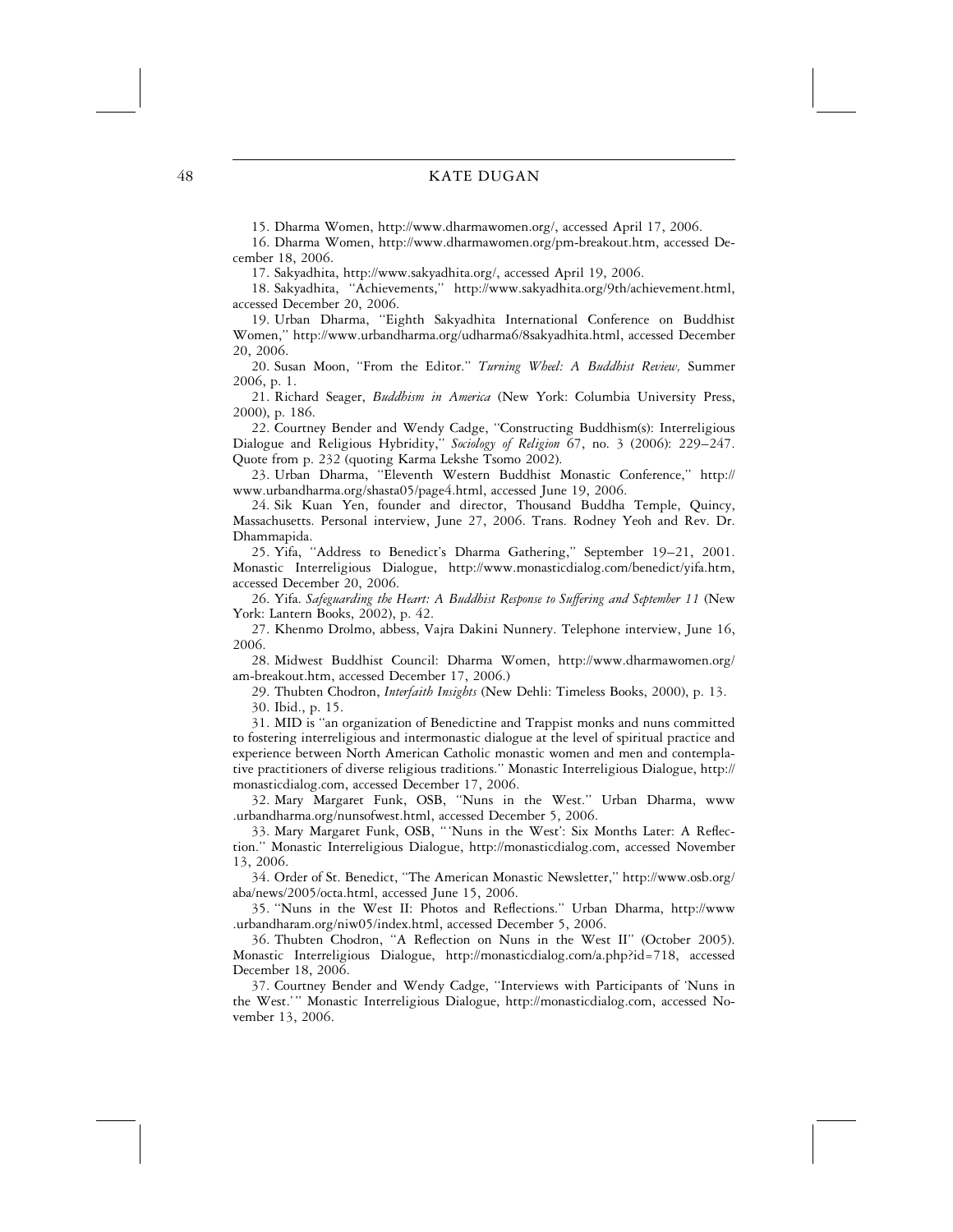#### BUDDHIST WOMEN AND INTERFAITH WORK IN THE USA  $49$

38. Quoted in Bender and Cadge, ''Constructing Buddhism(s),'' p. 237.

39. Ibid., p. 238.

40. Ibid., p. 245.

41. "Nuns in the West II Dialogue." The American Monastic Newsletter, October 2005, http://www.osb.org/aba/news/2005/octa.html#mid, accessed December 5, 2006.

42. Melvin McLeod, ''Women's Liberation.'' Shambhala Sun, July 2005.

43. Boston Clergy and Religious Leaders Group for Interfaith Dialogue, http:// www.bostonclergygroup.org/, accessed June 15, 2006.

44. Ji Hyang Sunim, advisor, Wellesley Buddhist Community. Telephone interview, June 23, 2006.

45. Ji Hyang Sunim, personal website, http://www.natural-wisdom.org/background .html, accessed June 21, 2006.

46. Kathryn Lohre, ''Women's Interfaith Initiatives in the United State Post 9/11.'' September 2006. Cambridge, MA: Pluralism Project, http://www.pluralism.org/research/ profiles/display.php?profile=74448, accessed December 17, 2006.

47. Women Transcending Boundaries, http://www.wtb.org, accessed December 19, 2006.

48. Margaret Susan Thompson and Bonnie Shoultz, WTB members. Personal interview, November 13, 2005, Syracuse, New York. This interview was conducted for a research report about women transcending boundaries.

49. Sallie Jiko Tisdale, "Beloved Community." Tricycle, Fall 2006, pp. 54–59ff.

50. Ibid., p. 115.

51. Jenny Philips, "Press release: Freedom Behind Bars." June 22, 2006.

52. Jenny Philips, producer, Freedom Behind Bars. Telephone interview, June 23, 2006.

53. Ibid.

54. Buddhist Peace Fellowship, ''The Prison Project,'' http://www.bpf.org/html/ current\_projects/prison\_project/prison\_project.html, accessed June 21, 2006.

55. Alan Senauke, ''Leading a Meditation Group in Prison.'' Turning Wheel: A Buddhist Review, Summer 2006: 29–32. Quote from p. 32.

56. Buddhist Peace Fellowship, ''BPF's Letter to Pope Benedict XVI,'' http://bpf.org/ html/whats\_now/2005/popeletter.html?, accessed December 16, 2006.

57. Buddhist Peace Fellowship, ''What's Now at Buddhist Peace Fellowship,'' http:// bpf.org/html/whats\_now/2007/2007\_BPD.html, accessed December 20, 2006.

58. Save Darfur Coalition, http://www.savedarfur.org/section/about/, accessed December 16, 2006.

59. Buddhist Peace Fellowship, ''2005 Annual Report,'' http://bpf.org/html/about\_ us/annual\_report/05\_ar.html, accessed December 16, 2006.

60. Kiran Krishnamurthy, ''Diversity in Reverence.'' Richmond Times-Dispatch, August 1, 2005, http://www.timesdispatch.com, accessed November 28, 2006.

61. Diana Paul, Women in Buddhism: Images of the Feminine in Mahayana Tradition (Berkeley, CA: Asian Humanities Press, 1979).

62. Rita M. Gross, Buddhism after Patriarchy (Albany: State University of New York Press, 1993), p. 222.

63. Gross, ''How American Women are Changing Buddhism.''

64. Gross, Buddhism After Patriarchy, p. 26.

65. Rosemary Radford Ruether, ''Twenty Years of Christian-Buddhist Dialogue.'' Turning Wheel: A Buddhist Review, Summer 2006, pp. 31–32. Quote from p. 31.

66. Rita M. Gross, ''The International Buddhist-Christian Theological Encounter: Twenty Years of Dialogue.'' Buddhist-Christian Studies 25 (2005): 3–7.

67. Gross and Ruether, Religious Feminism, p. 27.

68. Gross, ''The International Buddhist-Christian Theological Encounter.''